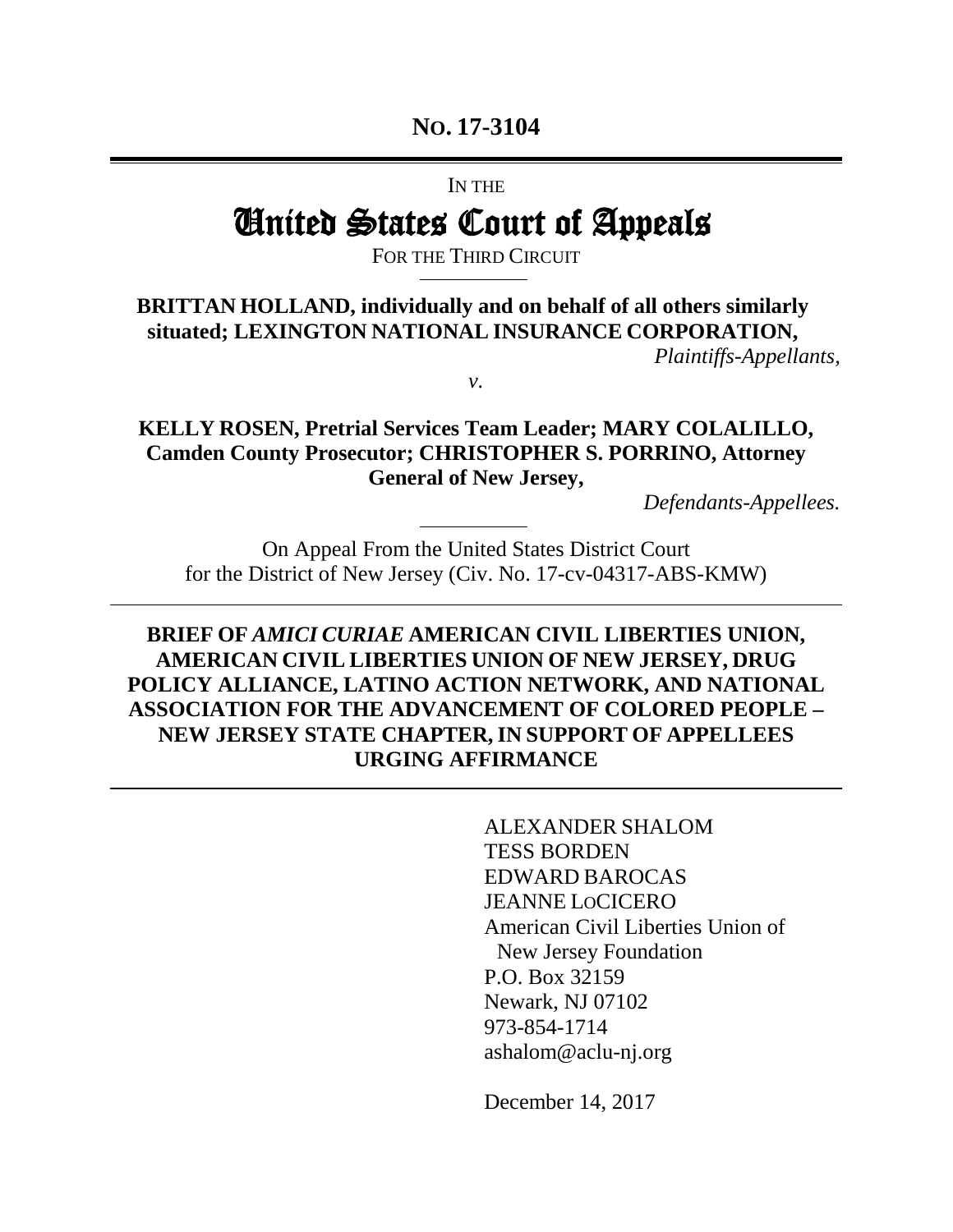#### **CORPORATE DISCLOSURE STATEMENT**

The American Civil Liberties Union is a District of Columbia nonprofit corporation. The American Civil Liberties Union of New Jersey is a private, nonprofit corporation organized under the laws of the State of New Jersey, affiliated with the national American Civil Liberties Union. Neither entity issues stock, and thus there is no publicly held corporation that owns 10% or more of its stock.

The Drug Policy Alliance is a private, nonprofit corporation. It does not issue stock, and thus there is no publicly held corporation that owns 10% or more of its stock.

The Latino Action Network is a private, nonprofit corporation. It does not issue stock, and thus there is no publicly held corporation that owns 10% or more of its stock.

The National Association for the Advancement of Colored People – New Jersey State Chapter is a private, nonprofit corporation. It does not issue stock, and thus there is no publicly held corporation that owns 10% or more of its stock.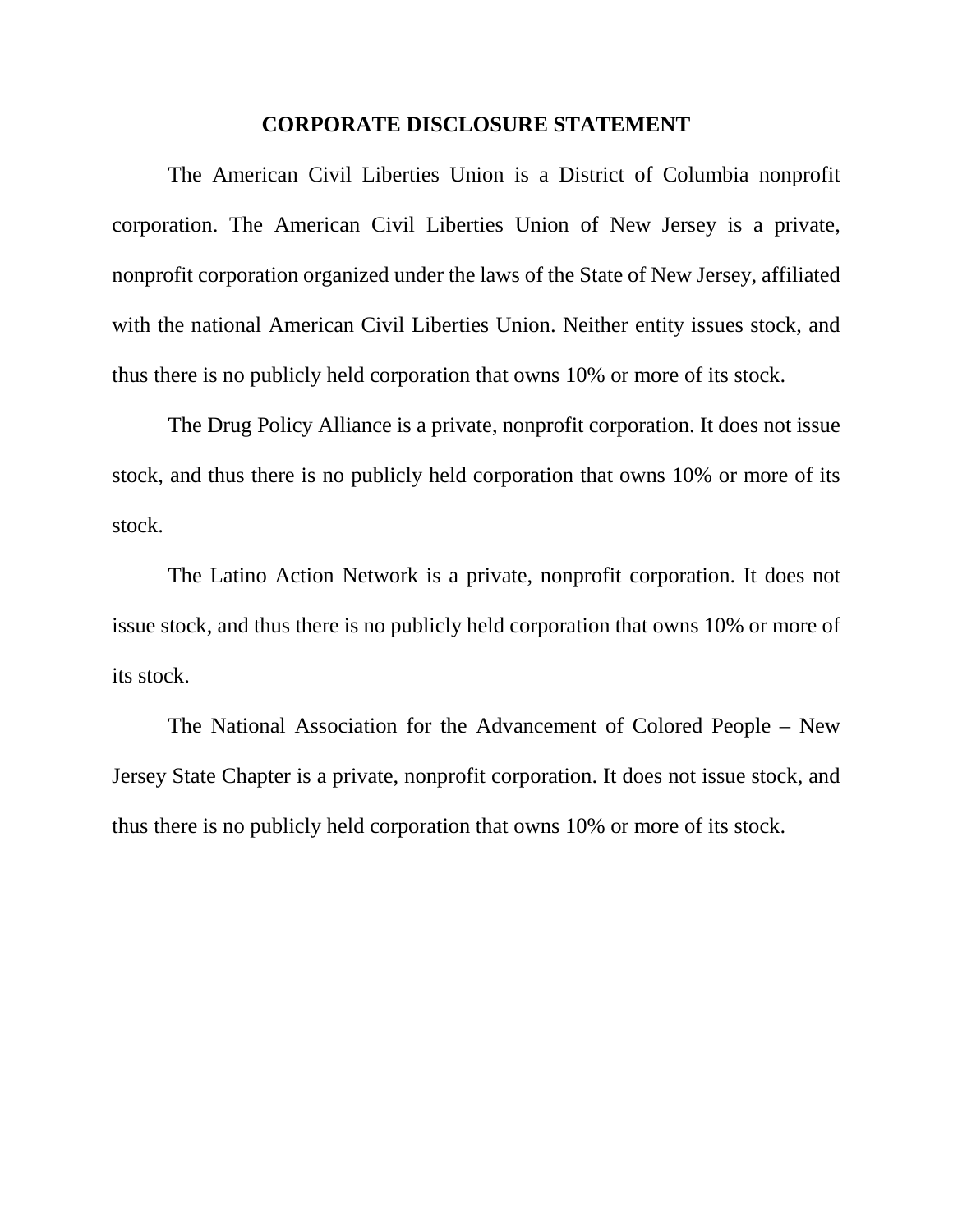### **RULE 29(a)(4)(E) STATEMENT**

*Amici* represent that (1) no party's counsel authored this brief in whole or in part; (2) no party or party's counsel contributed money that was intended to fund preparing or submitting the brief; and (3) no person or organization, other than *amici curiae* themselves, contributed money that was intended to fund preparing or submitting the brief.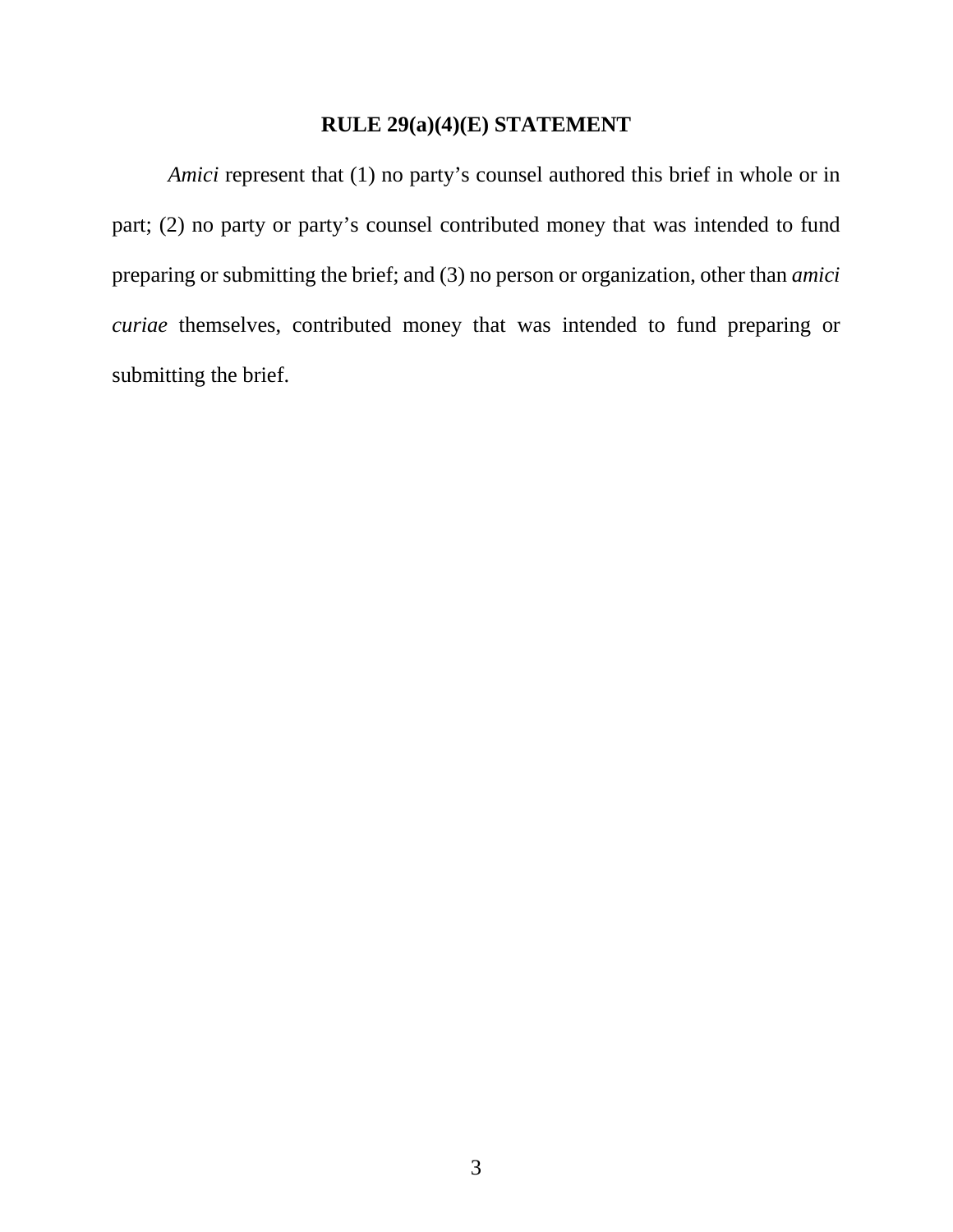# **TABLE OF CONTENTS**

| I. APPELLANTS MISUNDERSTAND THE U.S. CONSTITUTION:<br>THERE IS NO RIGHT TO PRETRIAL LIBERTY THROUGH MONEY                  |     |
|----------------------------------------------------------------------------------------------------------------------------|-----|
| A. The Constitutional Prohibition Against Excessive Bail Does Not                                                          |     |
| B. Where Courts Seek to Protect Public Safety, Money Bail Serves No                                                        |     |
| i. Dangerousness Is a Legitimate Consideration in the Regulation of                                                        |     |
|                                                                                                                            |     |
| II. APPELLANTS CHOSE THE WRONG TEST CASE: HOLLAND'S<br>CONDITIONS WERE MEANT TO PROTECT PUBLIC SAFETY, NOT                 |     |
| A. Because Money Bail Does Not Protect Public Safety, It Cannot Be a                                                       | .22 |
| B. New Jersey's System Requires the Least Restrictive Non-Monetary<br>Conditions and Affords Robust Procedural Protections | .25 |
| III. THE PUBLIC INTEREST WOULD BE EGREGIOUSLY HARMED                                                                       | 27  |
| A. Money Bail Has a Demonstrated History of Harmful, Discriminatory                                                        |     |
| B. New Jersey's Historic Bail Reform Keeps Thousands Out of Jail30                                                         |     |
|                                                                                                                            |     |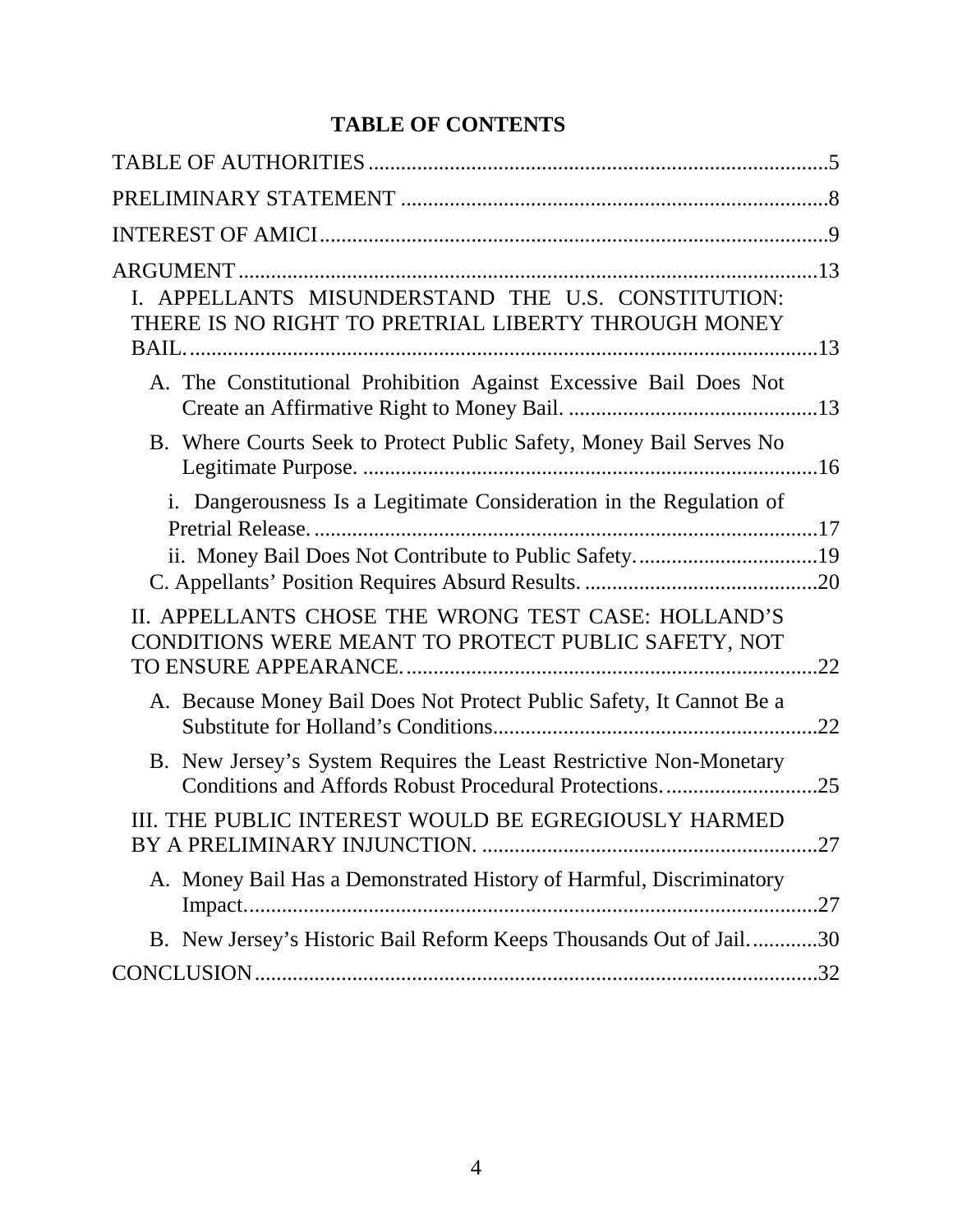# **TABLE OF AUTHORITIES**

# **Cases**

| Collins v. Daniel, No. 1:17-cv-00776-RJ-KK, Slip Op. (D.N.M. Dec. 11, 2017) 14 |
|--------------------------------------------------------------------------------|
| Del. Strong Families v. Att'y Gen. of Del., 793 F.3d 304 (3d Cir. 2015)23      |
|                                                                                |
| Johnson Bonding Co. v. Kentucky, 420 F. Supp. 331 (E.D. Ky. 1976)21            |
|                                                                                |
|                                                                                |
|                                                                                |
|                                                                                |
|                                                                                |
|                                                                                |
|                                                                                |
| State v. Gaines, No. A-1836-16, 2017 N.J. Super. Unpub. LEXIS 476 (App. Div.   |
|                                                                                |
|                                                                                |
|                                                                                |
|                                                                                |
|                                                                                |
|                                                                                |
|                                                                                |
|                                                                                |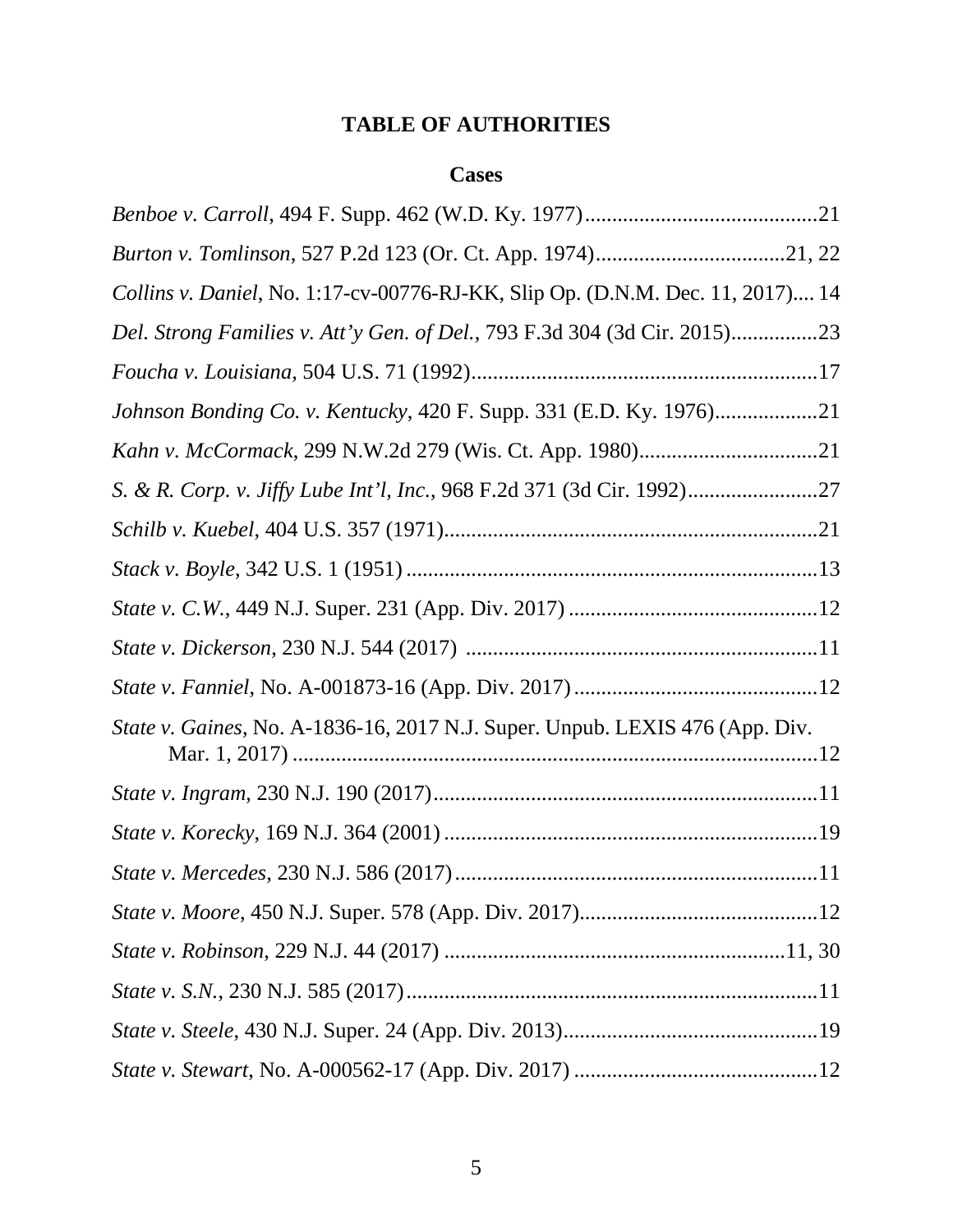| United States v. Arzberger, 592 F. Supp. 2d 590 (S.D.N.Y. 2008)14           |
|-----------------------------------------------------------------------------|
| United States v. Farris, No. 2:08-cr-145, 2008 U.S. Dist. LEXIS 36937 (W.D. |
|                                                                             |
| United States v. Norman, No. 14-cr-412, 2014 U.S. Dist. LEXIS 107976 (E.D.  |
|                                                                             |
| United States v. Salerno, 481 U.S. 739 (1987)13, 14, 15, 16, 17             |

# **Statutes**

# **Rules**

# **Other Authorities**

| ACLU of New Jersey, NACDL, & New Jersey Office of the Public Defender,          |  |
|---------------------------------------------------------------------------------|--|
|                                                                                 |  |
| Alan Feuer, New Jersey Is Front Line in a National Battle Over Bail, N.Y. Times |  |
|                                                                                 |  |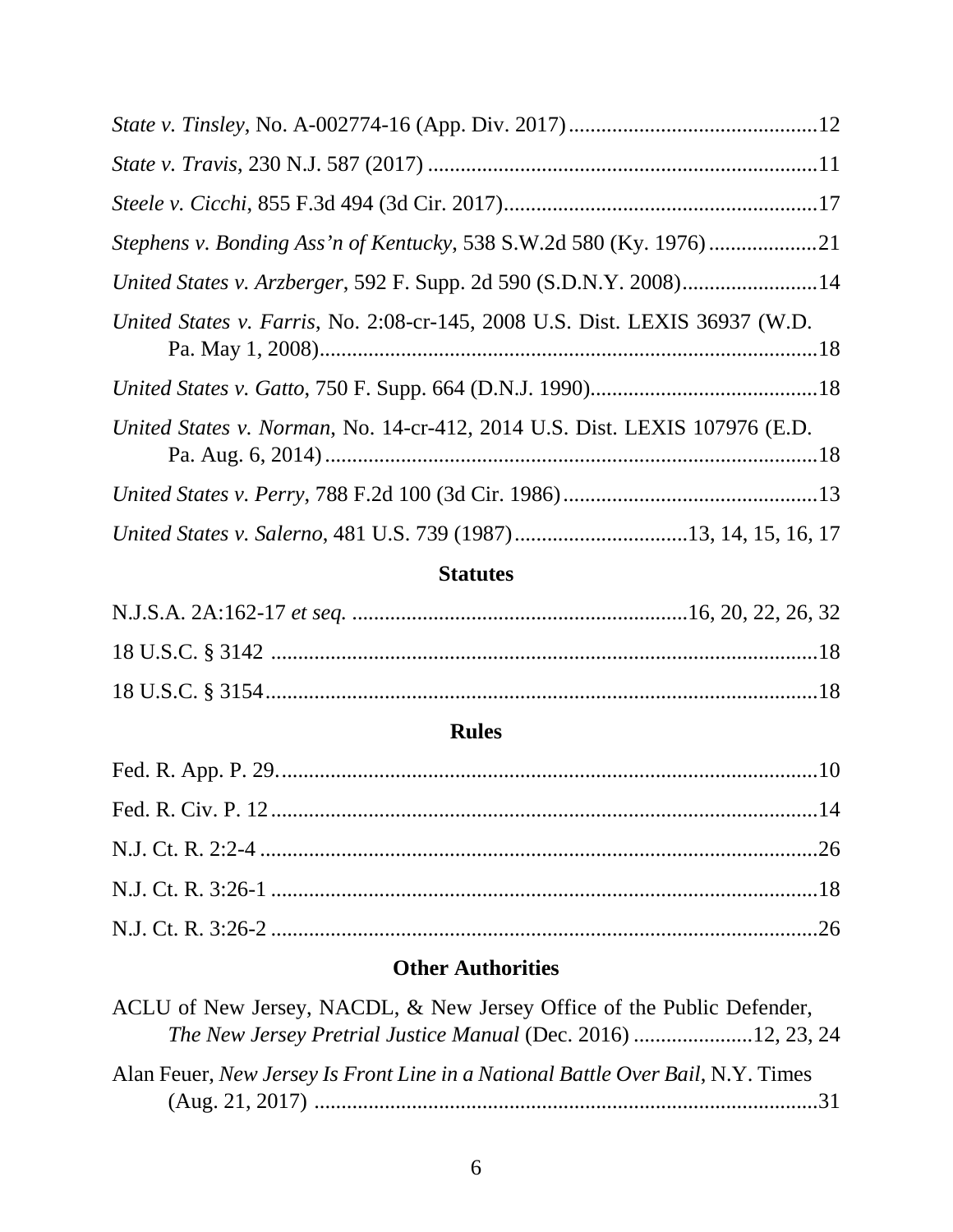| Alexander Shalom, Bail Reform as a Mass Incarceration Reduction Technique,                                                                         |
|----------------------------------------------------------------------------------------------------------------------------------------------------|
| Alexander Shalom, ACLU-NJ: N.J. Bail Reform Praised, but Mass Incarceration                                                                        |
| Alexander Shalom, ACLU: Why N.J.'s New Pretrial Justice System is Fairer and                                                                       |
|                                                                                                                                                    |
| Christopher T. Lowenkamp, Marie VanNostrand, Ph.D & Alexander Holsinger,<br>Investigating the Impact of Pretrial Detention on Sentencing Outcomes, |
| Color of Change & ACLU, Selling Off Our Freedom: How Insurance<br>Corporations Have Taken Over Our Bail System (May 2017)29                        |
| Criminal Justice Reform Report, New Jersey Administrative Office of the Courts                                                                     |
| Cynthia E. Jones, "Give us Free": Addressing Racial Disparities in Bail                                                                            |
| Hon. Glenn A. Grant, Remarks Before the Senate Budget and Appropriations                                                                           |
|                                                                                                                                                    |
| Justice Policy Institute, Bail Fail: Why the U.S. Should End the Practice of Using                                                                 |
| Marie VanNostrand, Ph.D., New Jersey Jail Population Analysis (Mar. 2013)                                                                          |
| Michael R. Jones, Unsecured Bonds: The As Effective and Most Efficient Pretrial                                                                    |
| Paul Heaton, et al., The Downstream Consequences of Misdemeanor Pretrial                                                                           |
|                                                                                                                                                    |
| Report of the Joint Committee on Criminal Justice (Mar. 10, 2014) 20, 30                                                                           |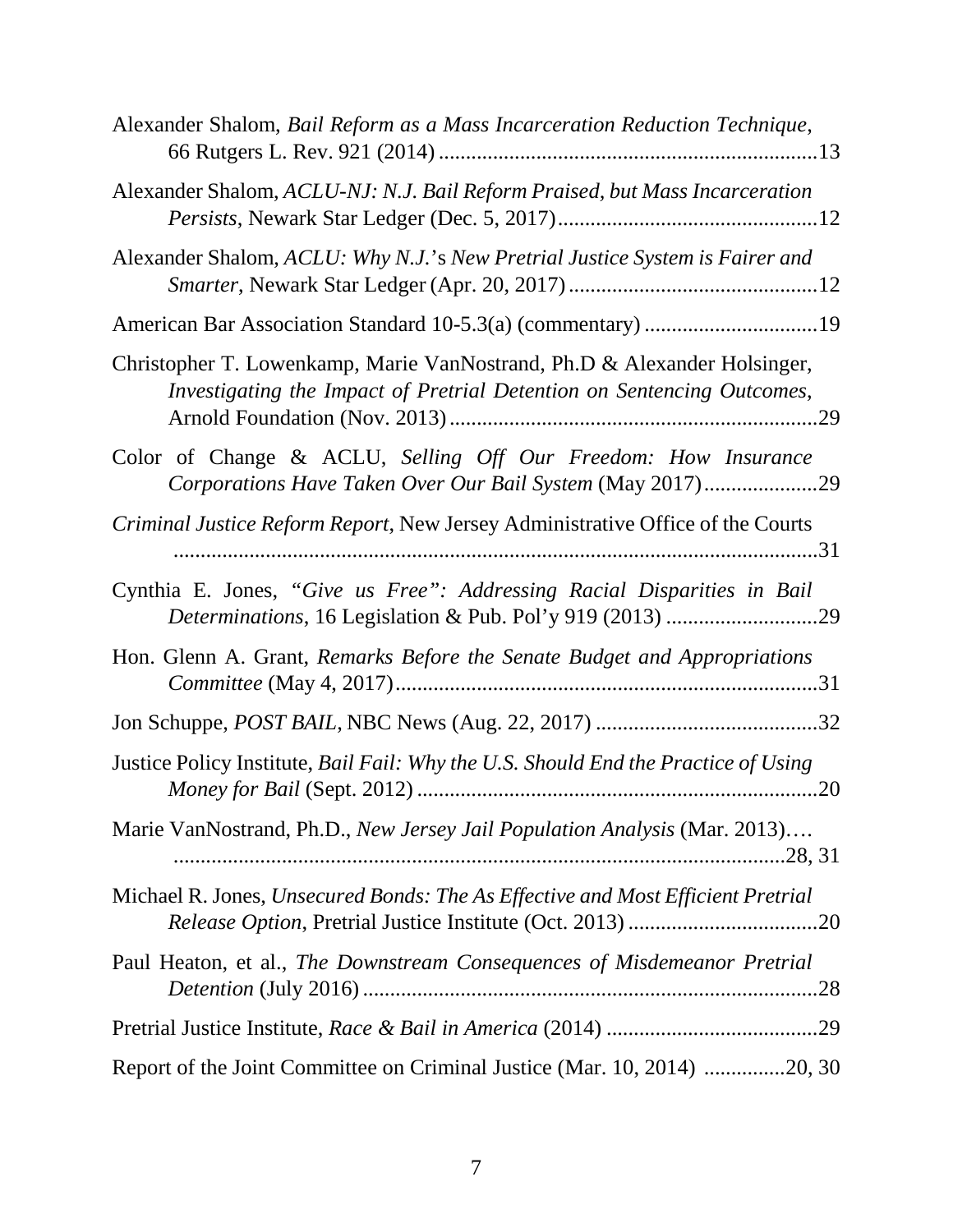#### **PRELIMINARY STATEMENT**

Appellants seek to turn back the clock on New Jersey's trailblazing pretrial justice reform. The Criminal Justice Reform Act ("CJRA") removes money bail as a condition of first-resort and creates a legal presumption of pretrial release for the vast majority of criminal defendants, regardless of their wealth or poverty. Appellants argue that this system violates Brittan Holland's Eighth Amendment right to be free from excessive bail, by insisting that that amendment confers him a constitutional right to purchase his pretrial liberty, specifically through a commercial bond. They further allege that the public interest will be disserved unless a money bail system is reinstated. Appellants' arguments are misguided and harmful.

First, appellants cannot succeed on the merits of their Eighth Amendment claim because they have invented a right to money bail; no such constitutional right exists. Second, appellants cannot succeed because they have chosen the wrong test case: Holland's conditions were not imposed to ensure his appearance but rather out of a concern for public safety. Finally, a preliminary injunction would egregiously harm the public interest. Across the United States, money bail has proven to be discriminatory and has fueled mass incarceration. New Jersey's historic bail reform eliminated the state's harmful reliance on money bail, keeps thousands of New Jerseyans out of jail, and is lauded as an exemplar around the country. Importantly, the CJRA does so while affording robust procedural protections to criminal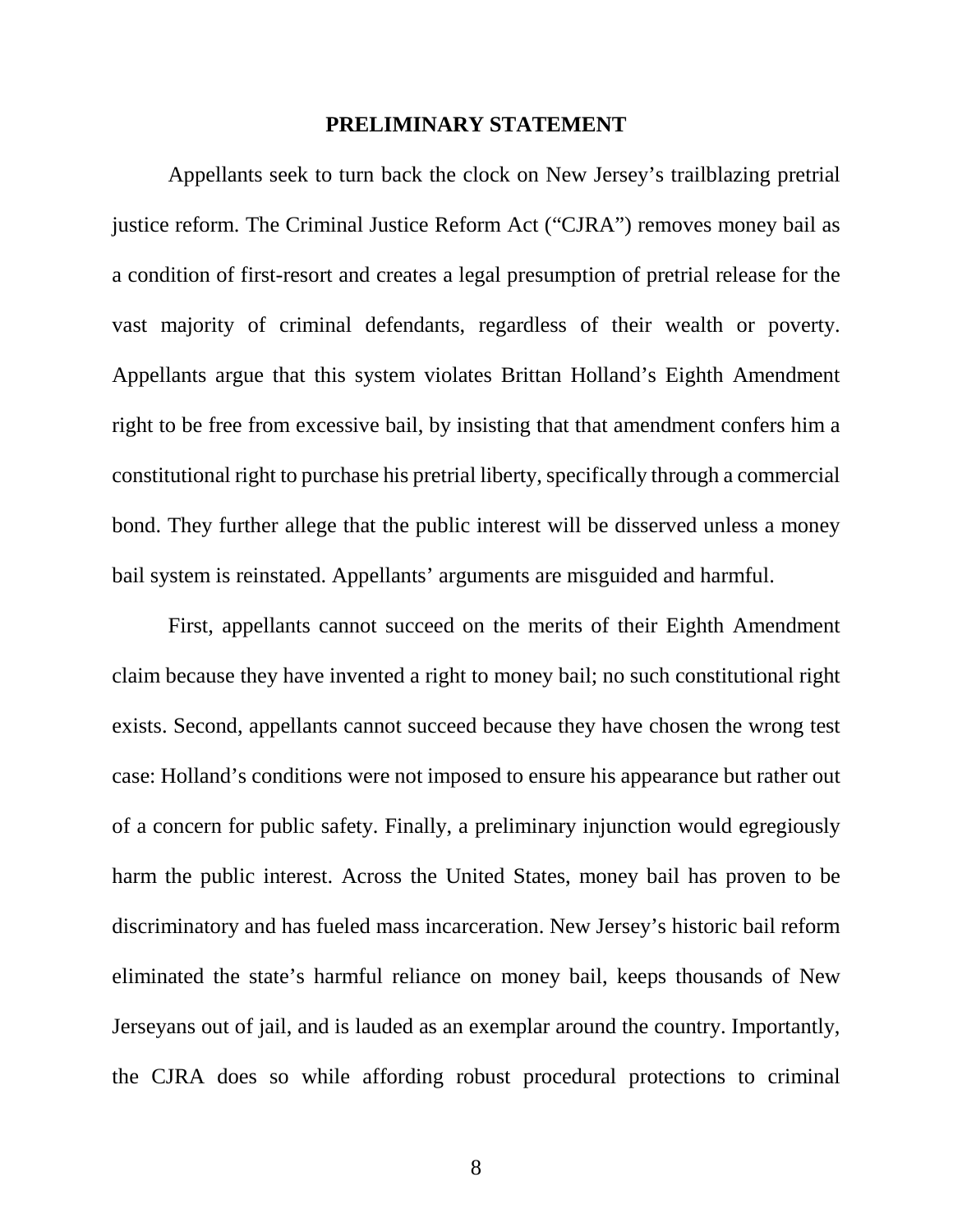defendants and, for almost all of them, a legal presumption of pretrial release. *Amici*  believe these procedural protections and the release presumption are a civil rights imperative.

*Amici* devote their brief to appellants' Eighth Amendment arguments as the most obviously untenable (Points I and II). Because of the tremendous harm that would result from a return to the money bail system, *amici* also address the public interest prong of the preliminary injunction analysis (Point III). For these reasons, in addition to those enumerated by the District Court, the denial of appellants' motion should be affirmed.

#### **INTEREST OF AMICI**

*Amici curiae* the American Civil Liberties Union ("ACLU"), American Civil Liberties Union of New Jersey, Drug Policy Alliance ("DPA"), Latino Action Network, and National Association for the Advancement of Colored People – New Jersey State Conference are civil rights organizations committed to the rights of criminal defendants. Fixing New Jersey's criminal justice system and fighting racial injustice are core institutional missions of all *amici*.

*Amici* long recognized that New Jersey's pretrial release and speedy trial mechanisms were broken and disproportionately impacted communities of color. *Amici* therefore were – and are – stalwart supporters of the CJRA and believe, if properly implemented, the CJRA can ensure that the criminal justice system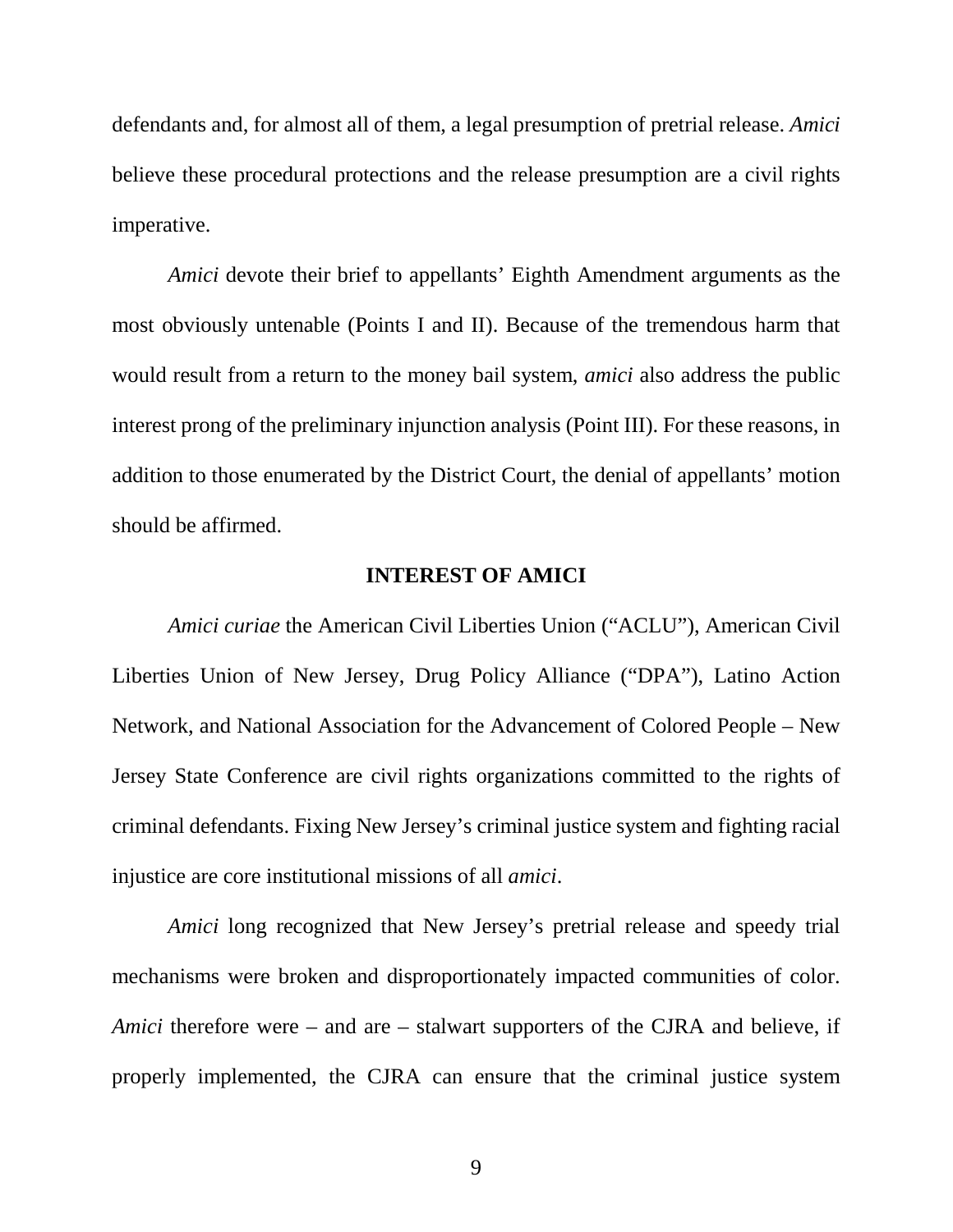becomes more racially just. Individually and collectively, *amici* have participated on the Joint Committee on Criminal Justice ("JCCJ"), testified before legislative bodies, provided testimony on proposed New Jersey Court Rules, and participated as *amicus curiae* before the New Jersey Supreme Court on issues regarding pretrial release and speedy trial.

The District Court granted *amici* leave to appear in *Holland v. Rosen* below, where they supported defendants' motion to dismiss and opposed plaintiffs' motion for preliminary injunction through submission of an *amici* brief and presentation of oral argument.

As laid out in the accompanying Motion, *amici* file this brief pursuant to Federal Rule of Appellate Procedure 29(a)(2) with consent of all parties. Pursuant to Rule 29(a)(8), the ACLU of New Jersey seeks leave to present oral argument on behalf of *amici*, should this Court schedule argument. For the following reasons, the ACLU of New Jersey can serve as a unique resource to the Court in its determination of this appeal. $<sup>1</sup>$ </sup>

<span id="page-9-0"></span><sup>&</sup>lt;sup>1</sup> For example, the District Court acknowledged that the record is difficult to interpret with respect to Appellant Holland's Public Safety Assessment score. Op. 25 n.9 ("It is not clear from the record how Holland received such low PSA scores, but still received a flag for NVCA."). The ACLU of New Jersey is well placed to clarify the operation of the CJRA scoring system, as *amici* do with respect to Holland's NVCA flag in section  $II(A)$  of their brief below.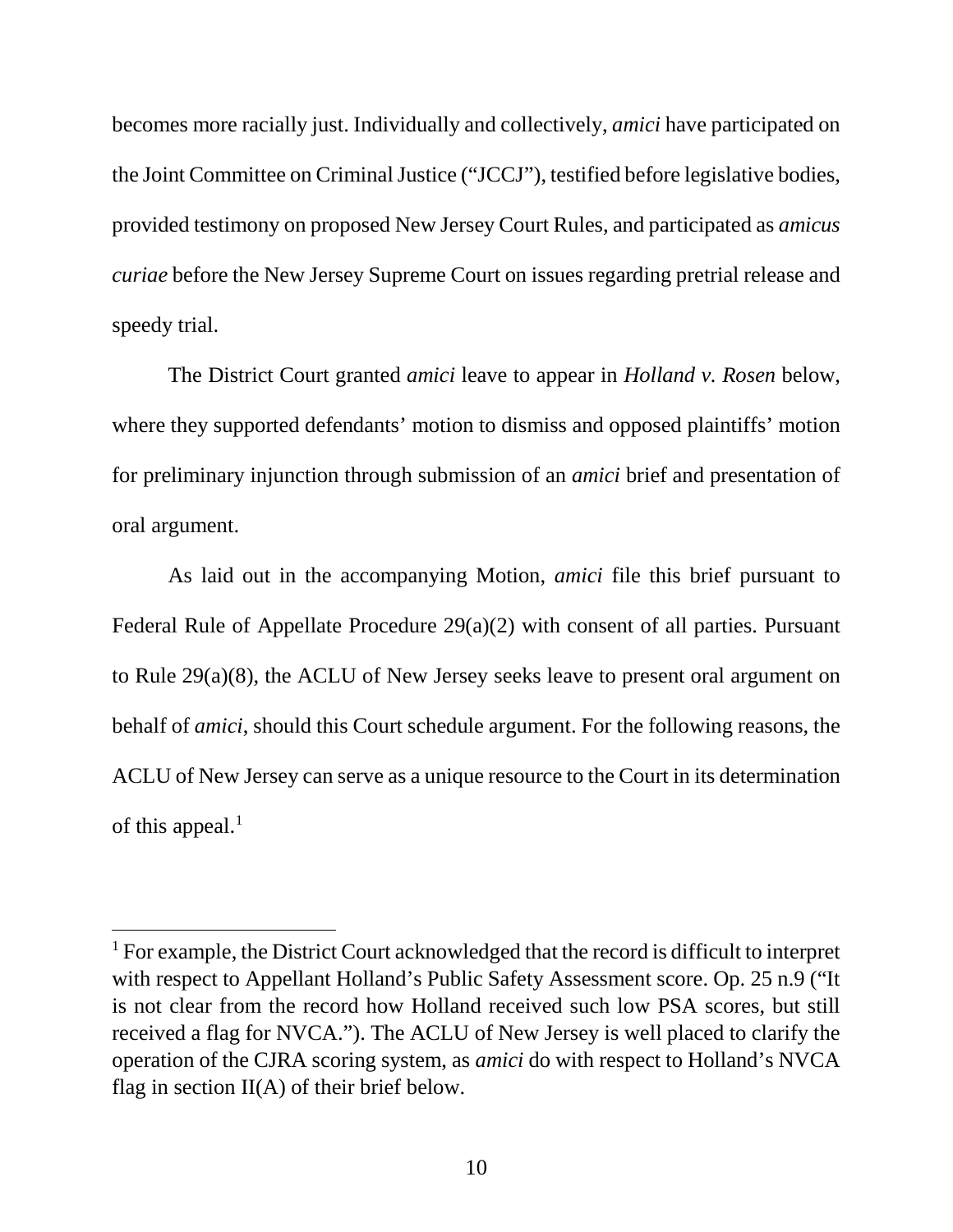The ACLU of New Jersey has particular expertise in the history, structure, and, critically, implementation of the CJRA and related *New Jersey Rules of Court*. Specifically, the ACLU of New Jersey has participated as *amicus* in each of the six cases related to bail reform that have gone to the New Jersey Supreme Court since the CJRA took effect on January 1, 2017. Indeed, undersigned counsel for the ACLU of New Jersey is the only attorney to have argued every CJRA case at the Supreme Court thus far. *See State v. Robinson*, 229 N.J. 44 (2017) (scope of discovery required at detention hearing); *State v. Ingram*, 230 N.J. 190 (2017) (type of evidence required at detention hearing); *State v. S.N.*, 230 N.J. 585 (2017) (interim order) (abuse of discretion in decision to detain); *State v. Dickerson*, 230 N.J. 544 (2017) (granting leave to appeal) (scope of discovery required at detention hearing); *State v. Travis*, 230 N.J. 587 (2017) (granting leave to appeal) (constitutionality of Court Rule allowing pretrial services recommendation of detention to serve as *prima facie* evidence sufficient to overcome presumption of release); *State v. Mercedes*, 230 N.J. 586 (2017) (granting leave to appeal) (circumstances under which court can consider the weakness of proofs in determining whether to detain or release). In addition to participating in a number of those cases before they reached the Supreme Court, the ACLU of New Jersey has filed *amicus* briefs – and, where the court heard argument, has argued (or will argue) – in six additional cases before the Superior Court, Appellate Division concerning issues of interpretation of the CJRA and *Rules* that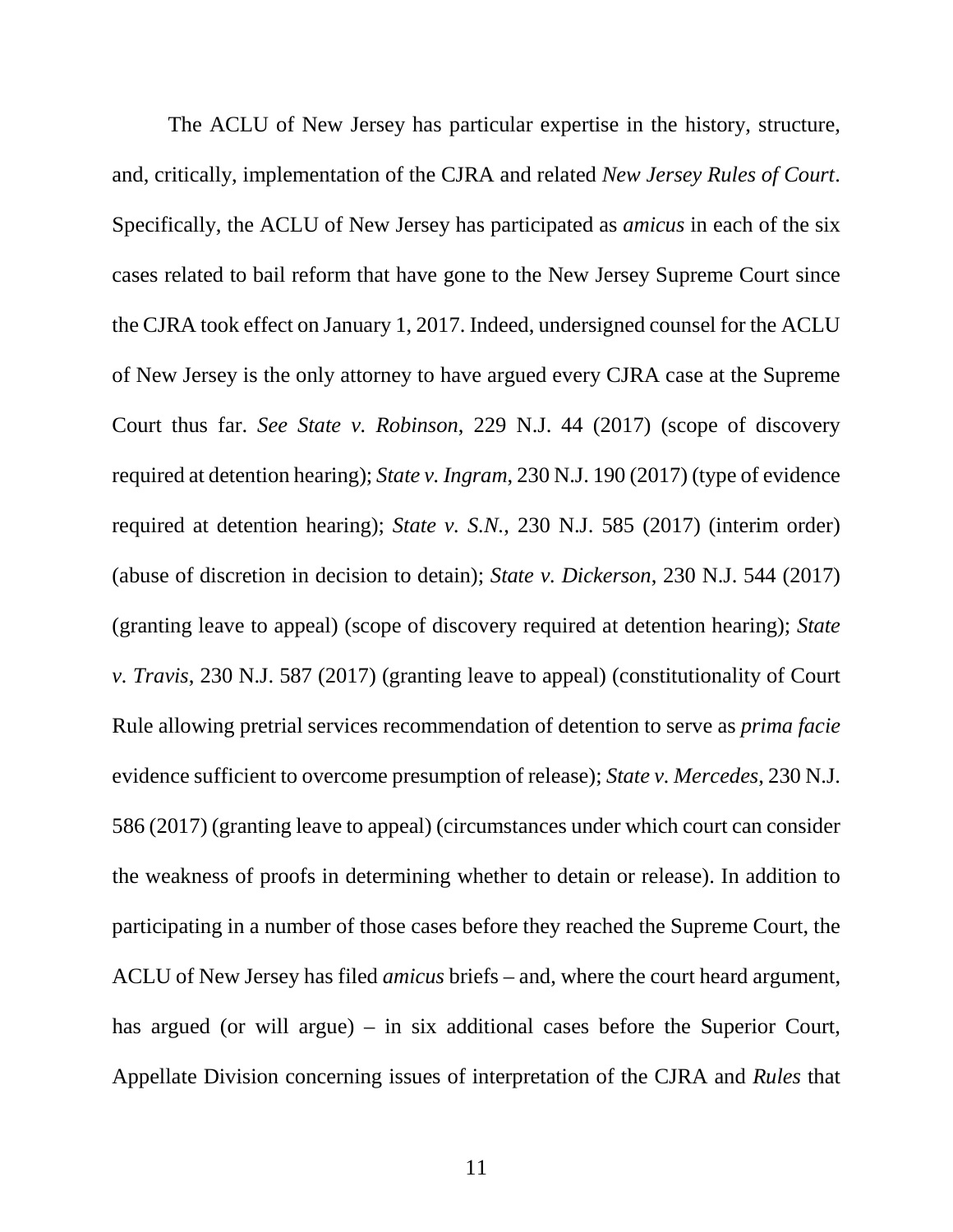are relevant to the present appeal. *See State v. C.W.*, 449 N.J. Super. 231 (App. Div. 2017) (appropriateness of conditions in a specific case); *State v. Moore*, 450 N.J. Super. 578 (App. Div. 2017) (role of Preliminary Law Enforcement Information Report in pretrial discovery and detention motion); *State v. Gaines*, No. A-1836-16, 2017 N.J. Super. Unpub. LEXIS 476 (App. Div. Mar. 1, 2017) (type of evidence required at detention hearing); *State v. Fanniel*, No. A-001873-16 (App. Div. 2017) (appropriateness of conditions in a specific case; dismissed as moot prior to argument); *State v. Tinsley*, No. A-002774-16 (App. Div. 2017) (opinion pending) (discovery requirements and court's role vis-à-vis rebuttable presumption of detention in murder case); *State v. Stewart*, No. A-000562-17 (App. Div. 2017) (argument scheduled for Dec. 18, 2017) (defendant's right to call adverse witnesses at detention hearing). In addition to serving as *amicus curiae*, the ACLU of New Jersey has been actively engaged in educating lawyers and the general public about the  $CIRA<sup>2</sup>$  $CIRA<sup>2</sup>$  $CIRA<sup>2</sup>$ 

<span id="page-11-0"></span> <sup>2</sup> The ACLU of New Jersey is principal author of *The New Jersey Pretrial Justice Manual*, co-published with the National Association of Criminal Defense Lawyers and the New Jersey Office of the Public Defender and relied upon by the District Court. Additionally, the ACLU of New Jersey provides trainings on bail reform to lawyers around the state and has spoken and published extensively on the topic. *See, e.g.*, Alexander Shalom, *ACLU-NJ: N.J. bail reform praised, but mass incarceration persists*, Newark Star Ledger (Dec. 5, 2017), http://www.nj.com/opinion/index.ssf /2017/12/aclu-nj\_the\_problem\_with\_njs\_a\_grade\_on\_bail\_refor.html; Alexander Shalom, *ACLU: Why N.J.'s new pretrial justice system is fairer and smarter*, Newark Star Ledger (Apr. 20, 2017), http://www.nj.com/opinion/index.ssf/2017/04/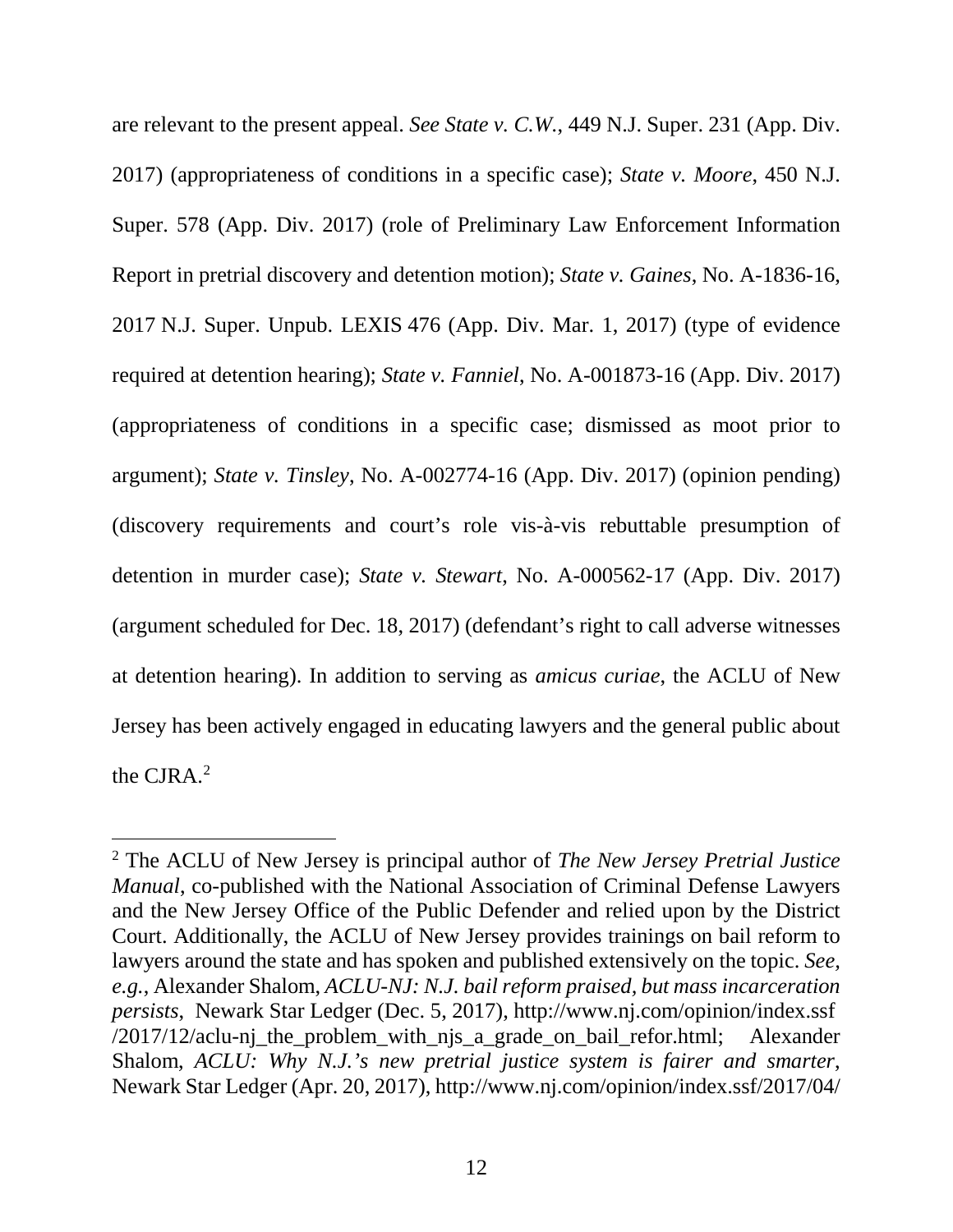#### **ARGUMENT**

# **I. APPELLANTS MISUNDERSTAND THE U.S. CONSTITUTION: THERE IS NO RIGHT TO PRETRIAL LIBERTY THROUGH MONEY BAIL.**

### **A. The Constitutional Prohibition Against Excessive Bail Does Not Create an Affirmative Right to Money Bail.**

Appellants assert that the Eighth Amendment's prohibition on excessive bail implies an affirmative right to money bail. They therefore contend that by denying Holland the opportunity to purchase his freedom from restrictive release conditions, New Jersey has violated his right to money bail. This position is untenable.

The Excessive Bail Clause requires neither that bail necessarily be offered nor that money bail – secured or unsecured – be the means thereof. *See United States v. Perry*, 788 F.2d 100, 112 (3d Cir. 1986) ("[E]ighth [A]mendment does not grant an absolute right to bail."); *United States v. Salerno*, 481 U.S. 739, 752 (1987) ("[Eighth Amendment] says nothing about whether bail shall be available at all."). Rather, the Excessive Bail Clause provides only that where the State does impose conditions of release, whether monetary or non-monetary, the conditions must be *necessary* to achieve the legitimate government purposes.<sup>3</sup> *See Stack v.* 

 $\overline{a}$ 

aclu\_why\_njs\_new\_pretrial\_justice\_system\_is\_fairer.html; Alexander Shalom, *Bail Reform as a Mass Incarceration Reduction Technique*, 66 Rutgers L. Rev. 921 (2014).

<span id="page-12-0"></span><sup>&</sup>lt;sup>3</sup> The District Court held that "bail" in the Eighth Amendment is not limited to money bail; instead, the clause prohibits all unwarranted custody pending trial. Op. 70-71. *Amici* support such a reading and would argue further that pretrial release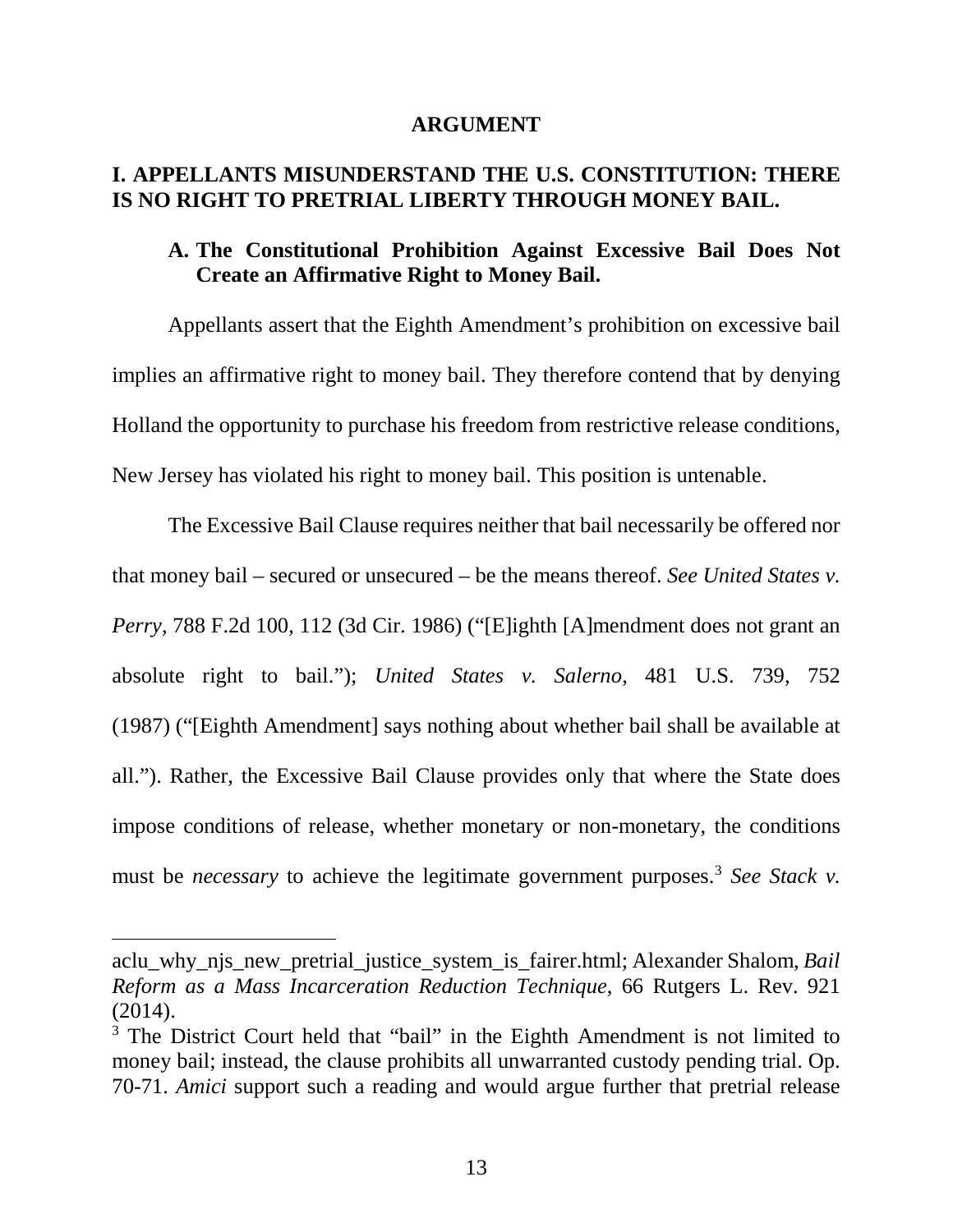*Boyle*, 342 U.S. 1, 5 (1951) ("Bail set at a figure higher than an amount reasonably calculated to [ensure the defendant's presence at trial] is 'excessive' under the Eighth Amendment."); *United States v. Arzberger*, 592 F. Supp. 2d 590, 605 (S.D.N.Y. 2008) ("if the Excessive Bail Clause has any meaning, it must preclude bail conditions that are (1) more onerous than necessary to satisfy legitimate governmental purposes and (2) result in deprivation of the defendant's liberty.").

As the District Court noted, in all their filings appellants did not cite a single post-*Salerno* bail case mandating money bail. Op. 74. Unsurprisingly, their appellate brief is no exception; *amici* are aware of no case that recognizes such a right. Indeed, the District Court of New Mexico considered the same question in a recent challenge to that state's pretrial release system. The court found no absolute right to money bail and relied on *Salerno* in rejecting the argument that, as a matter of constitutional right, a bailable defendant must be afforded the option of money bail. *Collins v. Daniel*, No. 1:17-cv-00776-RJ-KK, Slip Op. 19-23 (D.N.M. Dec. 11, 2017) (dismissing Eighth Amendment Claim under Fed. R. Civ. P. 12(b)(6)).

Here, appellants dig their heels in and argue that without an underlying right to bail, the prohibition of excessiveness would be logically meaningless. They

 $\overline{a}$ 

conditions that are not narrowly tailored and the least restrictive means of furthering a compelling government interest violate the Excessive Bail Clause, just as unaffordable money bail does. However, this issue was not central to the District Court's conclusion, and this Court need not reach it to dispose of the present appeal.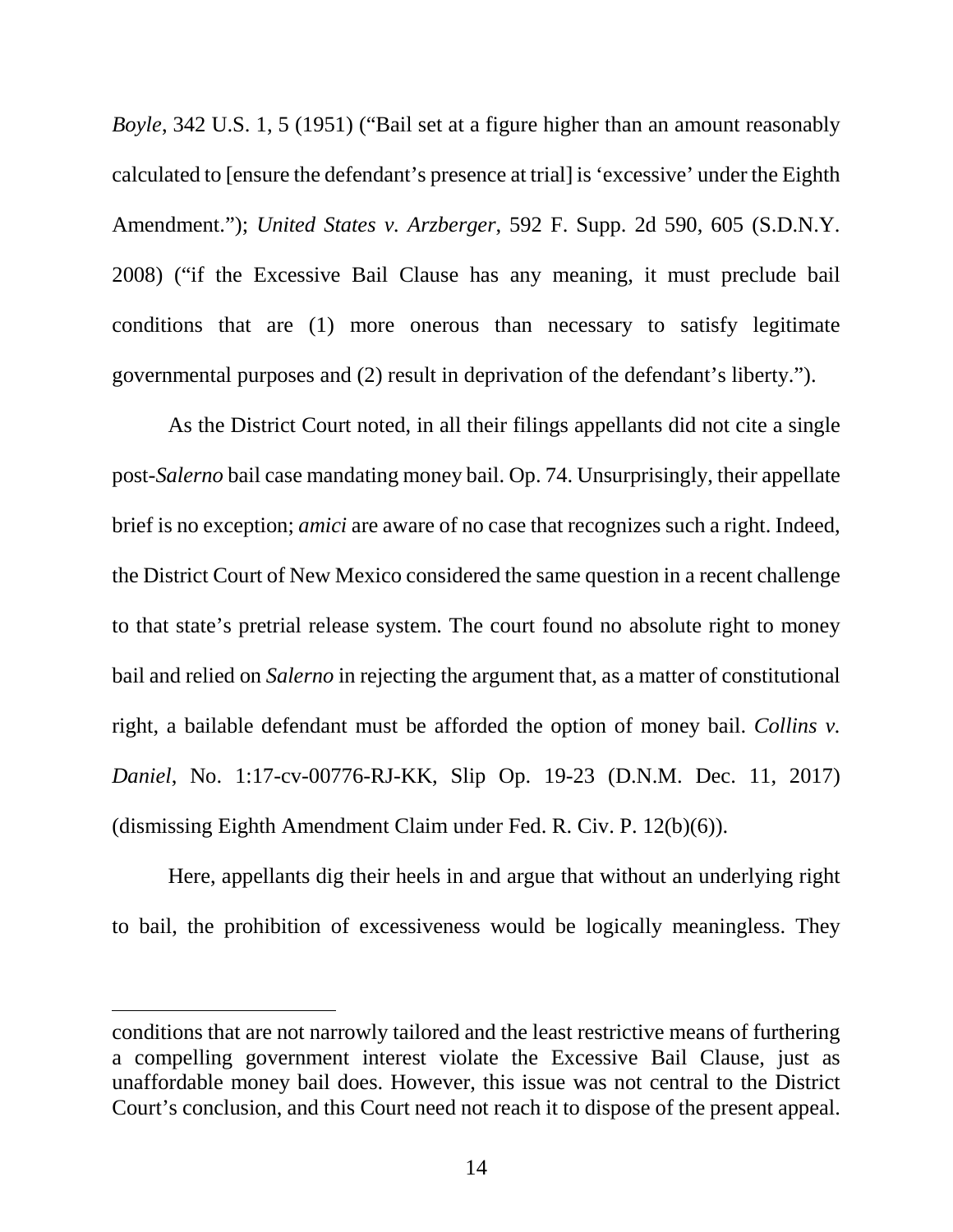analogize to the Sixth Amendment right to a speedy trial and the Fifth Amendment right to just compensation and conclude that the State "cannot evade the Eighth Amendment protection against excessive bail by offering no bail." Appellants' Br. 33-34.

This argument ignores the function and format of each amendment, and the difference between negative prohibitions and affirmative guarantees. The Sixth Amendment does not require the right to a trial to be inferred. It does not prohibit extremely slow trials; it explicitly and affirmatively guarantees the right to a speedy and public trial. Similarly, the Fifth Amendment does not prohibit unjust compensation; it requires as an explicit, affirmative right to just compensation when a taking occurs. By contrast, the Eighth Amendment provides only a prohibition: excessive bail shall not be required. The clause says nothing about whether bail – specifically, money bail – is affirmatively guaranteed.

Appellants invent a right to money bail and then acknowledge its exceptions. In fact, despite appellants' quoted language above, they concede that the State may offer no bail in certain circumstances. Compl. ¶ 26; Appellants' Br. 35 (citing *Salerno*). Moreover, release on one's own recognizance – clearly the least restrictive form of pretrial release – would technically be an offer of no bail as appellants have conceived of it. Yet no one could logically argue the Excessive Bail Clause requires a money bond in such cases. Recognizing that these exceptions are inescapable,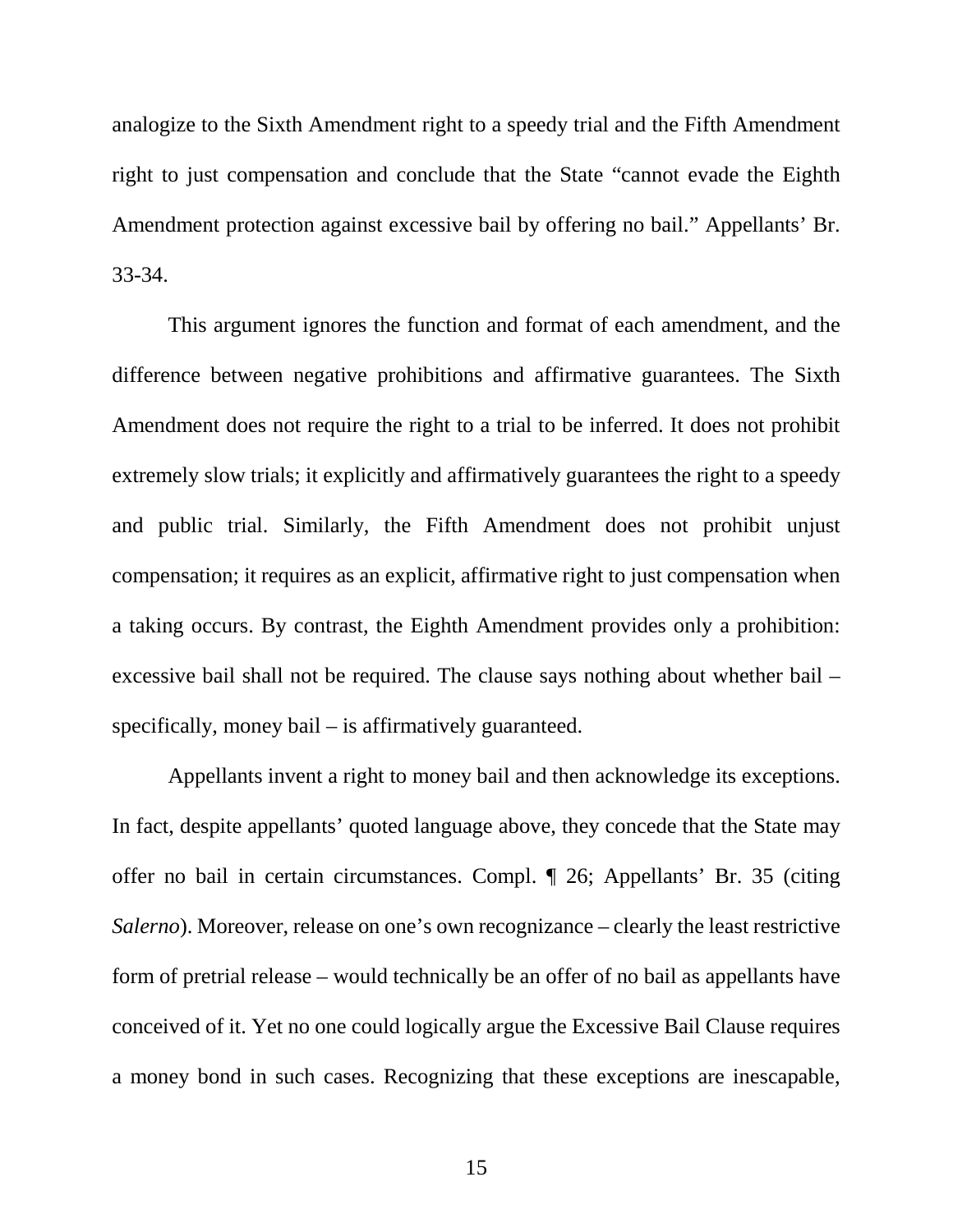appellants line-draw arbitrarily: they maintain that the Eighth Amendment prohibition implies an affirmative right, but then, conceding it is not absolute, insist that that right applies only to certain defendants like Holland – namely, those who could not be legitimately detained pretrial, and presumably who would not otherwise be released with lesser restrictions such as a personal recognizance or unsecured bond. There is simply nothing in the Eighth Amendment to suggest a right to money bail that has been so contoured, and convoluted.<sup>[4](#page-15-0)</sup>

# **B. Where Courts Seek to Protect Public Safety, Money Bail Serves No Legitimate Purpose.**

Appellants' Eighth Amendment argument rests on the mistaken assumption that a court may only consider public safety in the threshold decision of whether to release or detain a defendant pretrial. In fact, appellants appear to ignore the plain language of the CJRA, which explicitly includes "protection of the safety of any other person or the community" as one of the three interests a court should consider in fashioning terms of release. N.J.S.A. 2A:162-17(d)(2). Appellants' assumption relies on a fundamental undervaluing of *Salerno* and subsequent cases and a miscasting of why the Superior Court judge imposed certain conditions on Holland. In circumstances in which courts seek to protect public safety in formulating

<span id="page-15-0"></span> <sup>4</sup> Even if there were, as examined in Point II, Holland does not fit into the space appellants have carved out.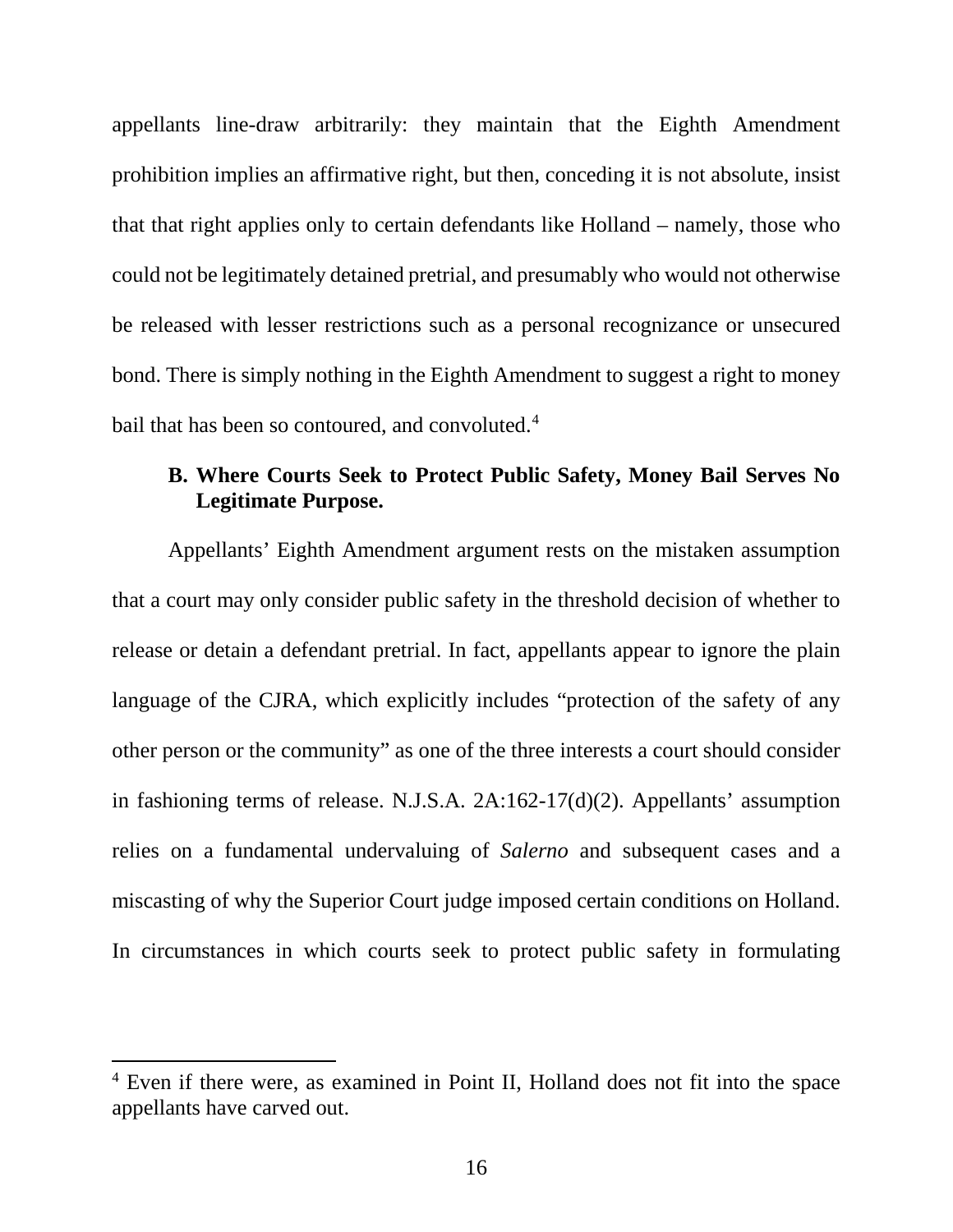conditions of release, money bail does not serve that purpose and is never appropriate.

# **i. Dangerousness Is a Legitimate Consideration in the Regulation of Pretrial Release.**

While ensuring appearance is certainly a typical purpose of pretrial release conditions, the U.S. Supreme Court has "reject[ed] the proposition that the Eighth Amendment categorically prohibits the government from pursuing other admittedly compelling interests through the regulation of pretrial release." *Salerno*, 481 U.S. at 753. As the District Court noted below, *Salerno* is the U.S. Supreme Court case directly on point and controls the issues in this case[.5](#page-16-0) Op. 71. *Salerno* stands not just for the holding appellants would limit it to, that some people may be detained pretrial without bail. *See* Appellants' Br. 38. It also stands for the proposition that the government may legitimately consider public safety in its regulation of pretrial release. 481 U.S. at 753-54, 747 ("Nothing in the text of the Bail Clause limits permissible considerations solely to questions of flight"; "There is no doubt that preventing danger is a legitimate regulatory goal.")

<span id="page-16-0"></span> <sup>5</sup> Until the last paragraph, the entire Eighth Amendment section of appellants' brief before this Court does not cite a single post-*Salerno* bail case, but for one 2010 case that appellants identify solely for the uncontested point that the Eighth Amendment was incorporated to apply to the states. Appellants' Br. 32. In that last paragraph, appellants' citation to *Foucha v. Louisiana*, 504 U.S. 71 (1992), and *Steele v. Cicchi*, 855 F.3d 494 (3d Cir. 2017), is misleading: neither case held that *Salerno* was limited in the way appellants contend. *See* Appellants' Br. 38; *see also* Appellees' Br. 28 n.18 (distinguishing *Foucha* and *Steele* from the present case).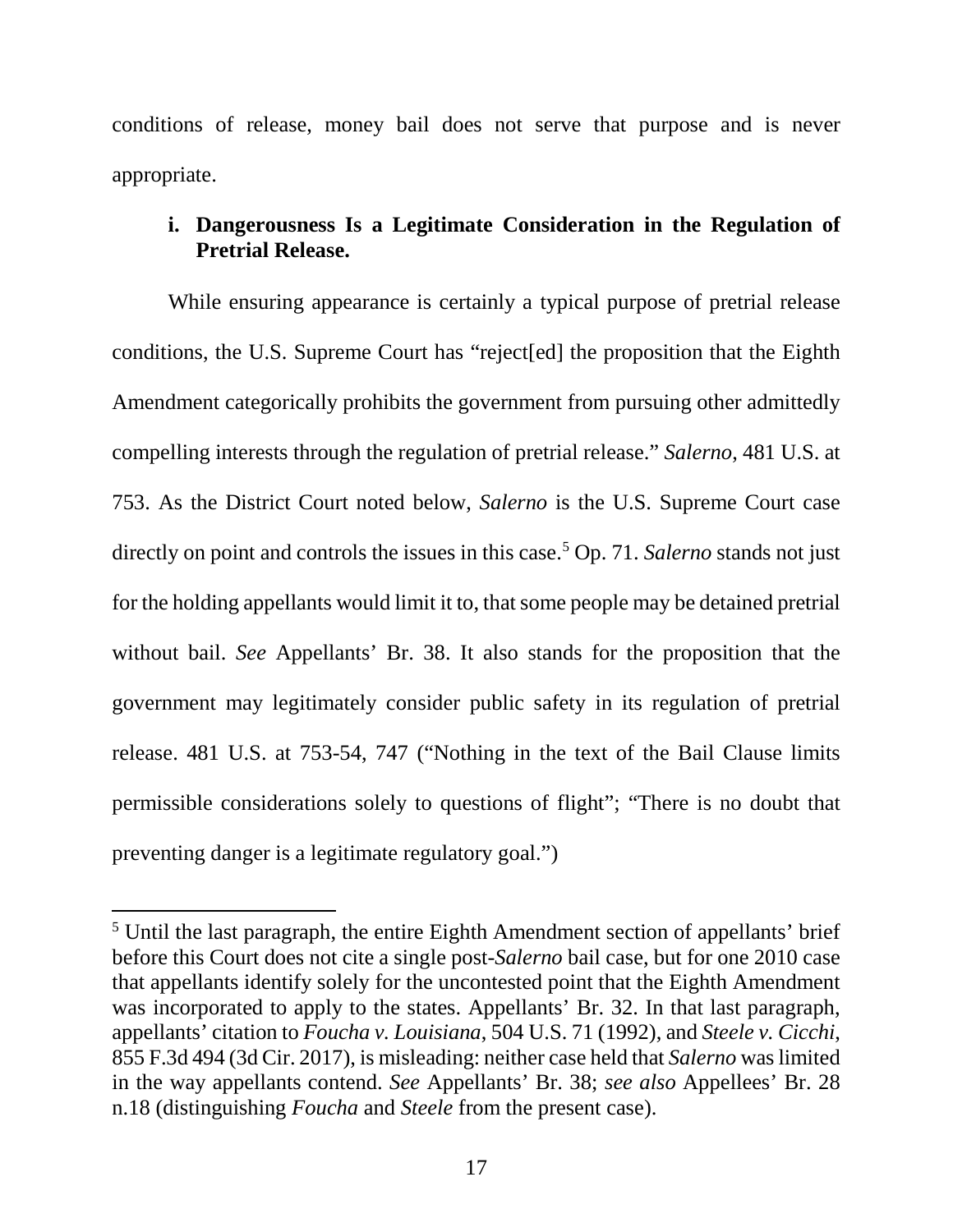The regulation of pretrial release is not simply the question of whether a criminal defendant shall be released, but also on what terms such release should be granted. This principle is followed as a matter of course in the federal system. *See*  18 U.S.C. §§ 3142(c)(1)(B) (release on conditions to ensure appearance and public safety); 3154(1) (pretrial services recommends appropriate release conditions based on individual case); *see also United States v. Norman*, No. 14-cr-412, 2014 U.S. Dist. LEXIS 107976, at \*6-7 (E.D. Pa. Aug. 6, 2014) (imposing "onerous obligations that severely restrict Defendants' freedom and fully address the issues of dangerousness raised by the Government."); *United States v. Farris*, No. 2:08-cr-145, 2008 U.S. Dist. LEXIS 36937, at \*47 (W.D. Pa. May 1, 2008) (finding that "the combination of conditions being imposed serve to provide a reasonable assurance of safety to the community against the risk posed by defendant's release"); *United States v. Gatto*, 750 F. Supp. 664, 672, 676 (D.N.J. 1990) (granting defendants bail with stringent conditions, including house arrest with electronic surveillance and wiretaps on their telephones).

This principle is equally applicable in New Jersey state courts and was the practice before the CJRA, where courts could impose non-monetary conditions tailored to protect public safety, separate and apart from money bail. *See N.J. Ct. R*. 3:26-1(a) (effective Sept. 1, 2013) ("The court may also impose terms or conditions appropriate to release including conditions necessary to protect persons in the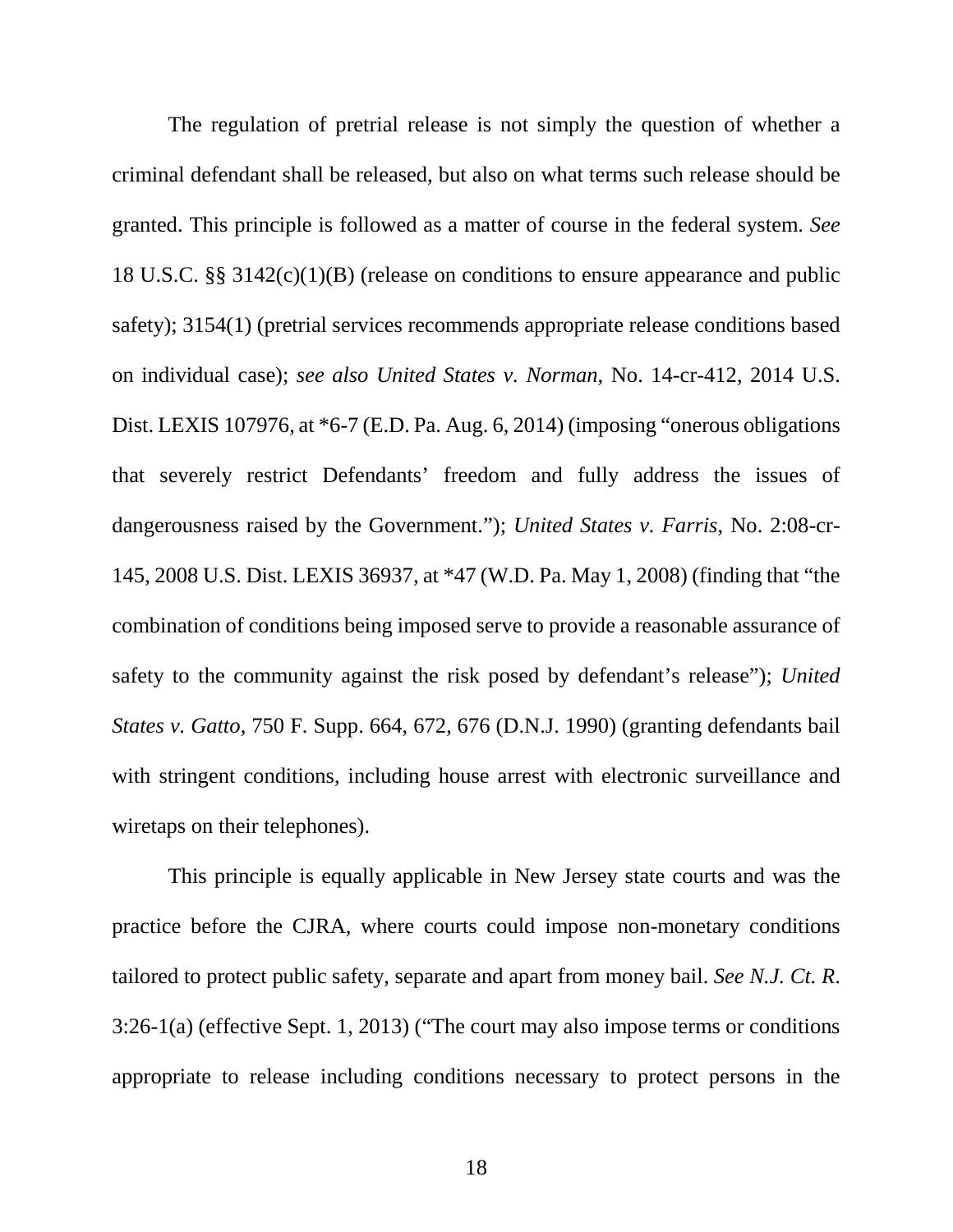community."); *State v. Steele,* 430 N.J. Super*.* 24, 35-36 (App. Div. 2013) (rejecting use of money bail to protect the public but noting that "to address concerns about community safety, the court may resort to reasonable non-monetary conditions."); *State v. Korecky*, 169 N.J. 364, 384 (2001) (holding that when "[u]sed with caution . . . conduct-related conditions may be appropriate.").

The CJRA continues this long practice of allowing judges to consider public safety in setting release conditions, while adding significant procedural protections and requiring the conditions to be the least restrictive necessary to achieve the stated purpose. The removal of money bail from the prioritized list of conditions to ensure appearance – an entirely separate purpose – cannot somehow undermine the legitimacy of public safety as a purpose in and of itself.

#### **ii. Money Bail Does Not Contribute to Public Safety.**

There is no sound evidence that money bail promotes public safety. First, a person's ability to pay money bail is entirely unrelated to any safety threat that person may present. Second, neither logic nor credible research suggests that, having paid some amount of money – particularly when unrecoverable through use of a commercial bond company – a person is therefore deterred from any future dangerous activity, or otherwise that his or her alleged dangerousness decreases. *See* American Bar Association Standard 10-5.3(a) (commentary) (recognizing "the absence of any relationship between the ability of a defendant to post a financial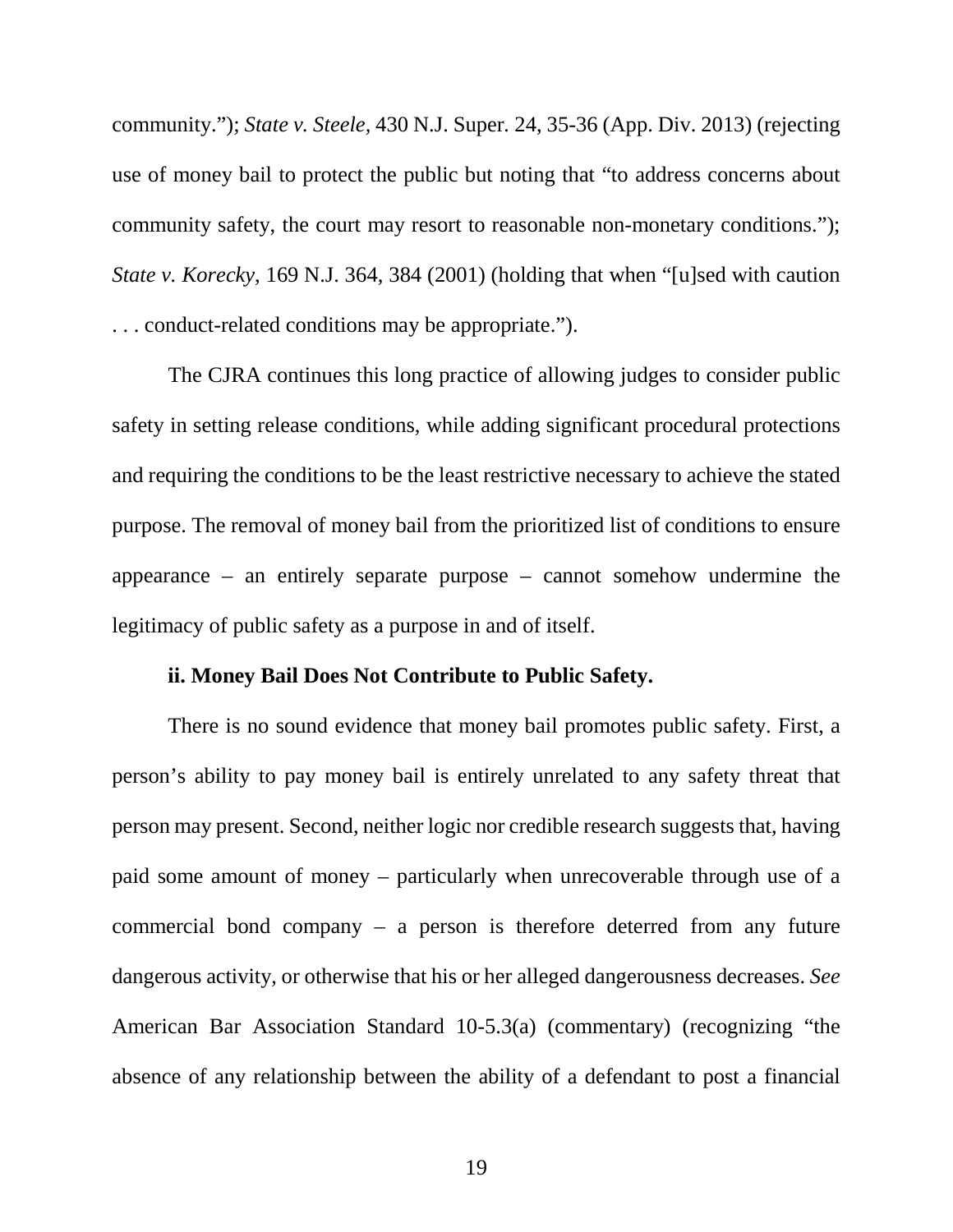bond and the risk that a defendant may pose to public safety."); Michael R. Jones, *Unsecured Bonds: The As Effective and Most Efficient Pretrial Release Option*, Pretrial Justice Institute, 3, 10 (Oct. 2013) (finding no statistically significant difference between unsecured bonds and security money bonds in safeguarding public safety); Report of the Joint Committee on Criminal Justice, 47-50 (Mar. 10, 2014), http://www.judiciary.state.nj.us/pressrel/2014/FinalReport\_3\_20\_2014.pdf (outlining difficulty of addressing community danger through the then-current money bail system); Justice Policy Institute, *Bail Fail: Why the U.S. Should End the Practice of Using Money for Bail*, 22 (Sept. 2012), http://www.justicepolicy.org/ uploads/justicepolicy/documents/bailfail.pdf.

If not inappropriate in all circumstances, money bail is certainly ineffective in protecting public safety. At most, it can only arguably serve the purpose of ensuring appearance. It is so envisaged as a last resort in the CJRA scheme. N.J.S.A. 2A:162-  $17(c)(1)$ . Appellants appear to accept this principle at least implicitly, inasmuch as they pretend Holland's conditions were imposed only to secure his appearance and therefore that money bail would have served that end.

### **C. Appellants' Position Requires Absurd Results.**

Appellants' posit that, with the exception of certain unbailable offenses, criminal defendants must be given the opportunity to pay money in lieu of any pretrial deprivation of liberty. Compl. ¶ 126; Appellants' Br. 35. This position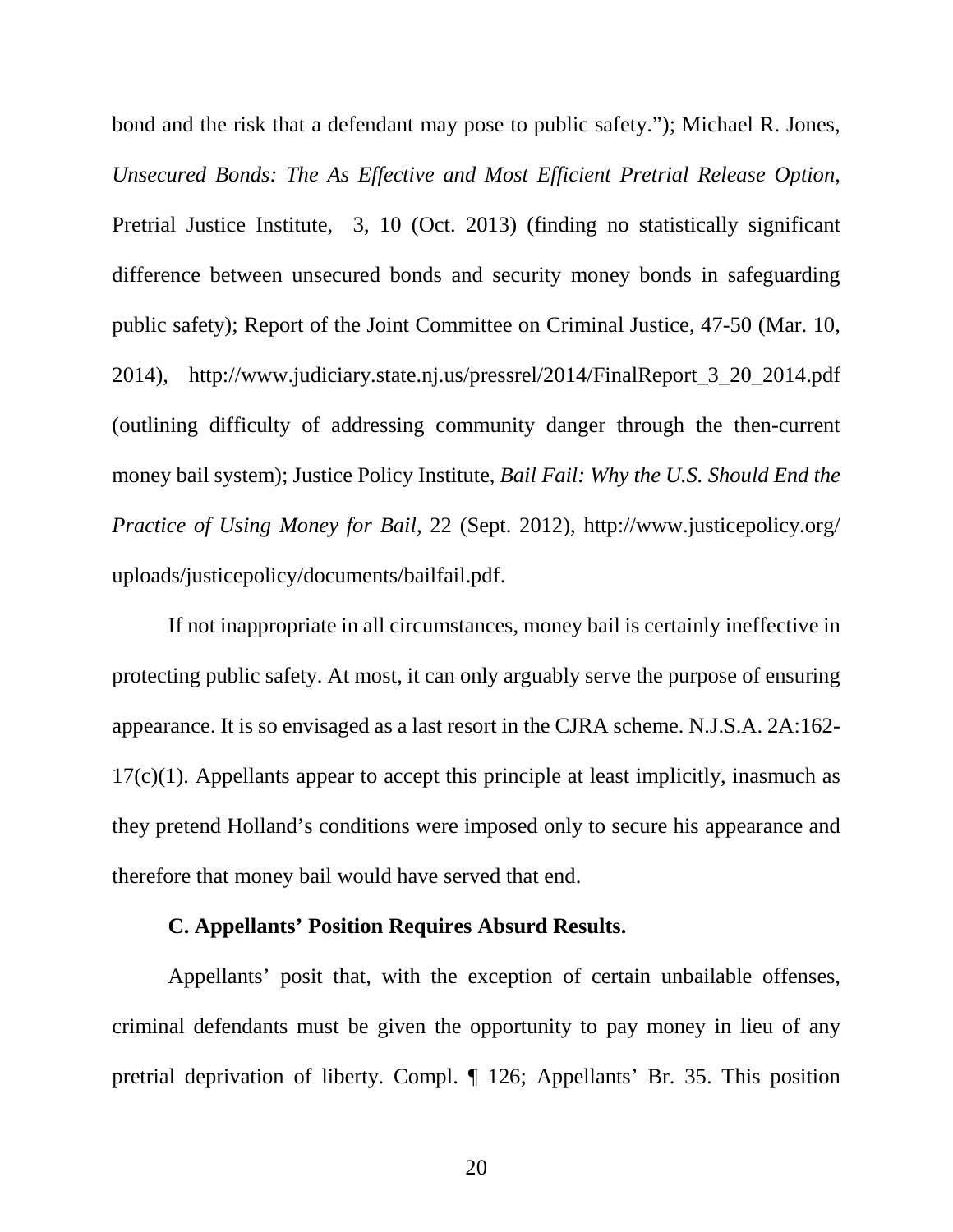requires absurd results. Taken most literally, it would mean that that no one could be released on his or her own recognizance or on an unsecured appearance bond. It would also mean that courts could never impose conditions including no-contact orders without giving a criminal defendant the opportunity to purchase the ability to contact witnesses or alleged victims. Such a reading of the Eighth Amendment would undermine states' authority to impose conditions that actually address public safety.

By asserting that Lexington National Insurance Corporation has Article III standing, appellants also imply that their claimed right to money bail includes a right to use a commercial bond agent. [6](#page-20-0) However, Oregon, Illinois, Kentucky, and Wisconsin all effectively prohibit commercial bail bonds, and those prohibitions have all withstood constitutional challenge. *See Burton v. Tomlinson*, 527 P.2d 123 (Or. Ct. App. 1974); *Schilb v. Kuebel*, 404 U.S. 357 (1971) (upholding constitutionality of Illinois bail reform statute); *Johnson Bonding Co. v. Kentucky*, 420 F. Supp. 331 (E.D. Ky. 1976); *Stephens v. Bonding Ass'n of Kentucky*, 538 S.W.2d 580 (Ky. 1976); *Benboe v. Carroll*, 494 F. Supp. 462 (W.D. Ky. 1977); *Kahn v. McCormack*, 299 N.W.2d 279 (Wis. Ct. App. 1980). In suggesting a right to commercial bonds, appellants ask this Court to declare those state schemes

<span id="page-20-0"></span> <sup>6</sup> Appellants were not explicit in this contention in their filings before the District Court either, but the premise is required to assert Lexington's third-party standing. Because the contention is so problematic, *amici* address it here briefly.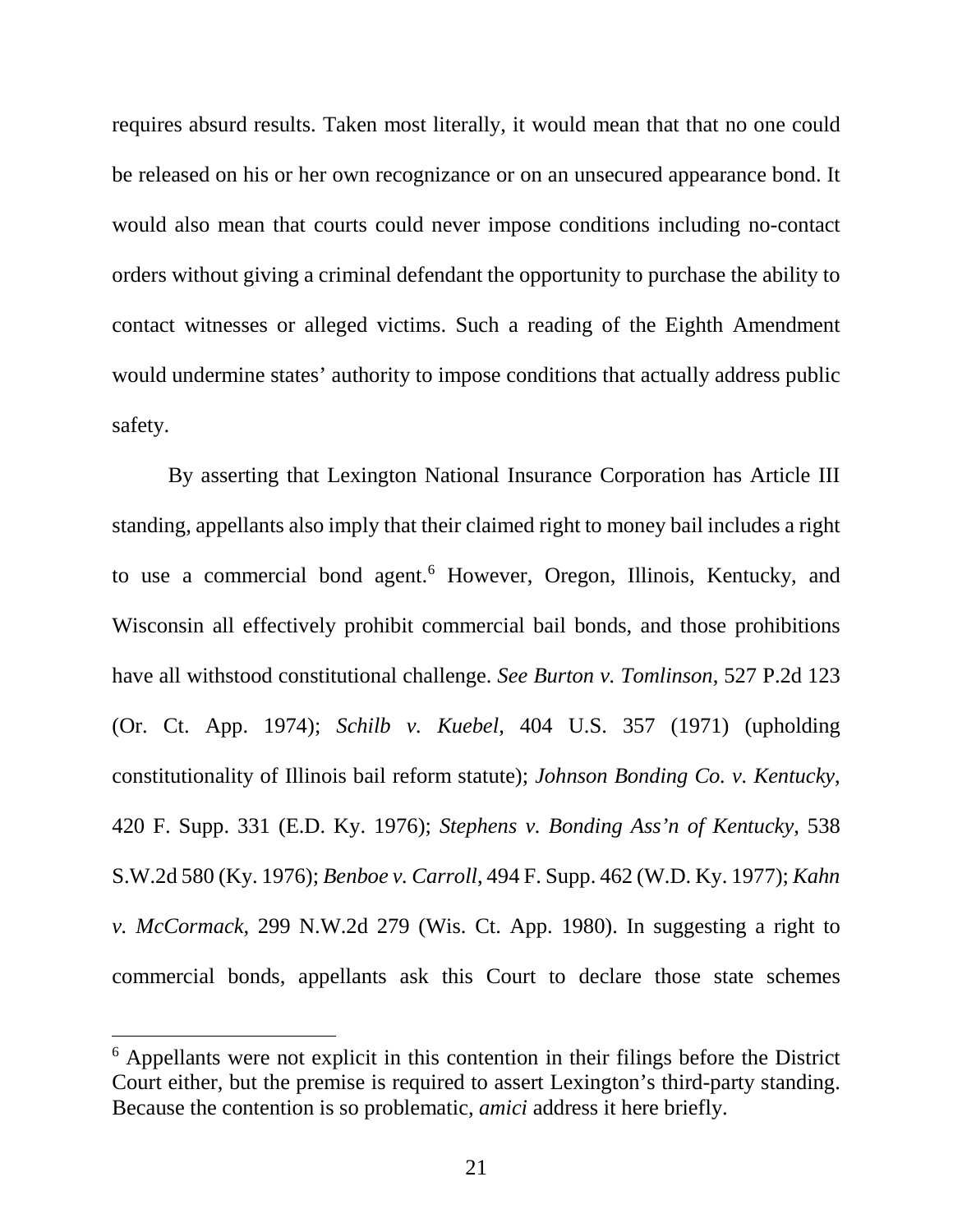unconstitutional and that jurisprudence mistaken. As the Oregon Court of Appeals

has aptly concluded,

Nowhere does [the constitutional provision] say that lawful release of a defendant may be accomplished only through the medium of sureties. Were this contention sound, release of a defendant on his own recognizance or by any other means would be constitutionally prohibited – an obvious absurdity.

*Burton*, 527 P.2d at 126.

# **II. APPELLANTS CHOSE THE WRONG TEST CASE: HOLLAND'S CONDITIONS WERE MEANT TO PROTECT PUBLIC SAFETY, NOT TO ENSURE APPEARANCE.**

# **A. Because Money Bail Does Not Protect Public Safety, It Cannot Be a Substitute for Holland's Conditions.**

If money bail has any efficacy, it can only be in circumstances where judges

seek to ensure appearance. The CJRA recognizes this in placing money bail as a

condition of last resort and limiting it to serve the purpose of "reasonably assur[ing]

the eligible defendant's appearance" only. N.J.S.A. 2A:162-17(c)(1). However, the

District Court found that Holland's conditions were not imposed with that purpose

in mind:

[F]light risk was not a primary consideration for Holland's conditions of pretrial release. Rather, Holland was considered to be a potentiallydangerous defendant from whom the community deserved some degree of protection by certain non-monetary conditions of release or, indeed, by his detention.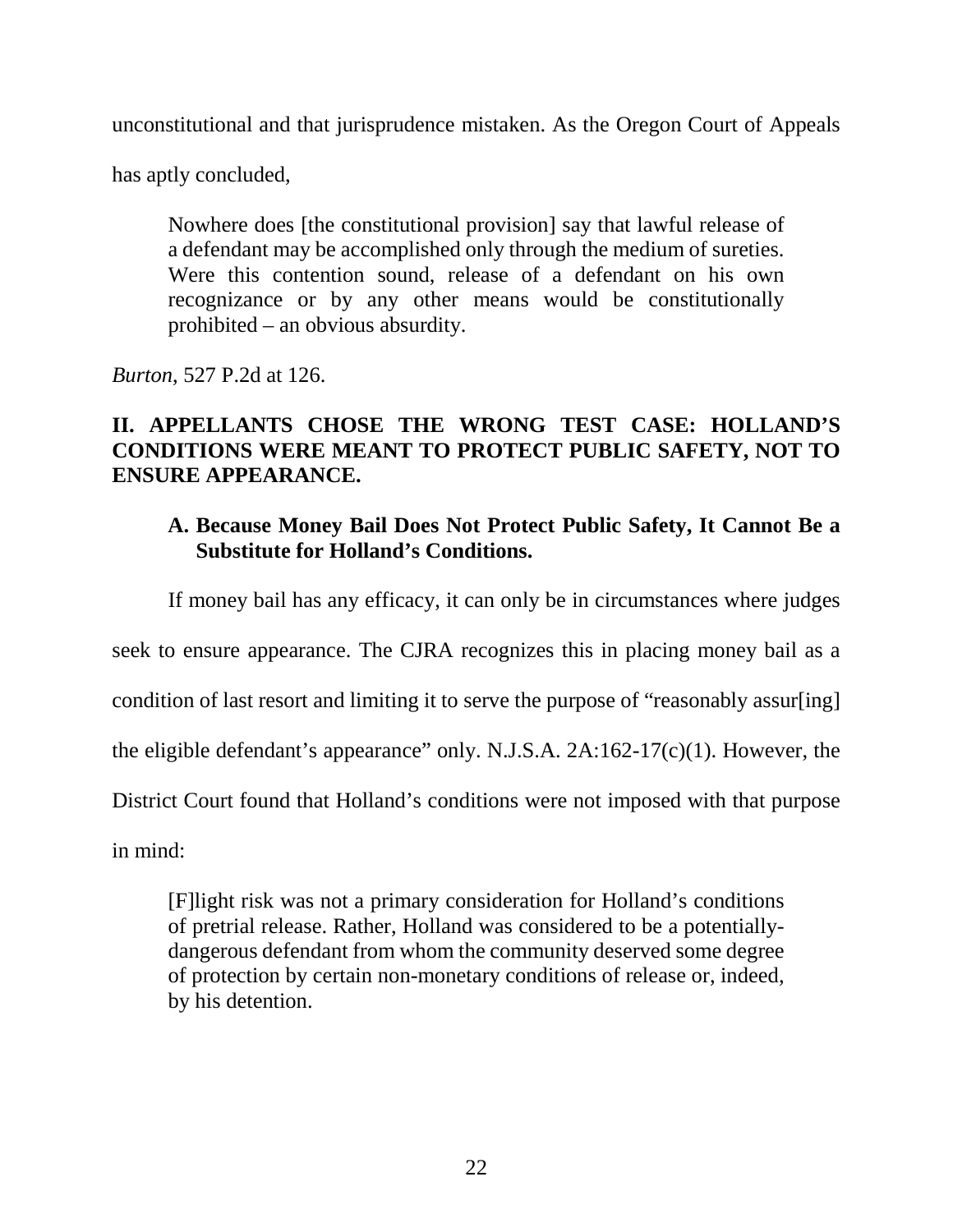Op. 75. That fact finding is entitled to deference on appeal. *Del. Strong Families v. Att'y Gen. of Del.*, 793 F.3d 304, 308 (3d Cir. 2015) (explaining clear error standard of review for fact findings).

The District Court considered significant evidence that the state court imposed conditions on Holland to protect public safety, not to ensure his appearance in court. As the trial court noted, Holland's Public Safety Assessment ("PSA") scores were: two (out of six) on the Failure to Appear ("FTA") scale; two (out of six) on the New Criminal Activity ("NCA") scale; and a flag for an elevated risk of New Violent Criminal Activity ("NVCA").[7](#page-22-0) Op. 24-25. Critically, looking only at Holland's FTA score and NCA score, the Decision Making Framework ("DMF") would have recommended that the court release Holland without conditions. ACLU of New Jersey, NACDL, & New Jersey Office of the Public Defender, *The New Jersey Pretrial Justice Manual*, 11 (Dec. 2016), https://www.nacdl.org/NJPretrial/. That is, excluding consideration of the risk that Holland would commit another violent crime – his dangerousness – the DMF recommended the court release Holland on his own recognizance. However, once the DMF added consideration of Holland's flag for NVCA, the recommendation shifted from release without conditions to detention.

<span id="page-22-0"></span> <sup>7</sup> *Amici* examine Holland's PSA as the basis for the imposition of his release conditions. In so doing, *amici* do not take a position on whether the constituent PSA scores and Decision Making Framework recommendations, including his NVCA flag, were proper.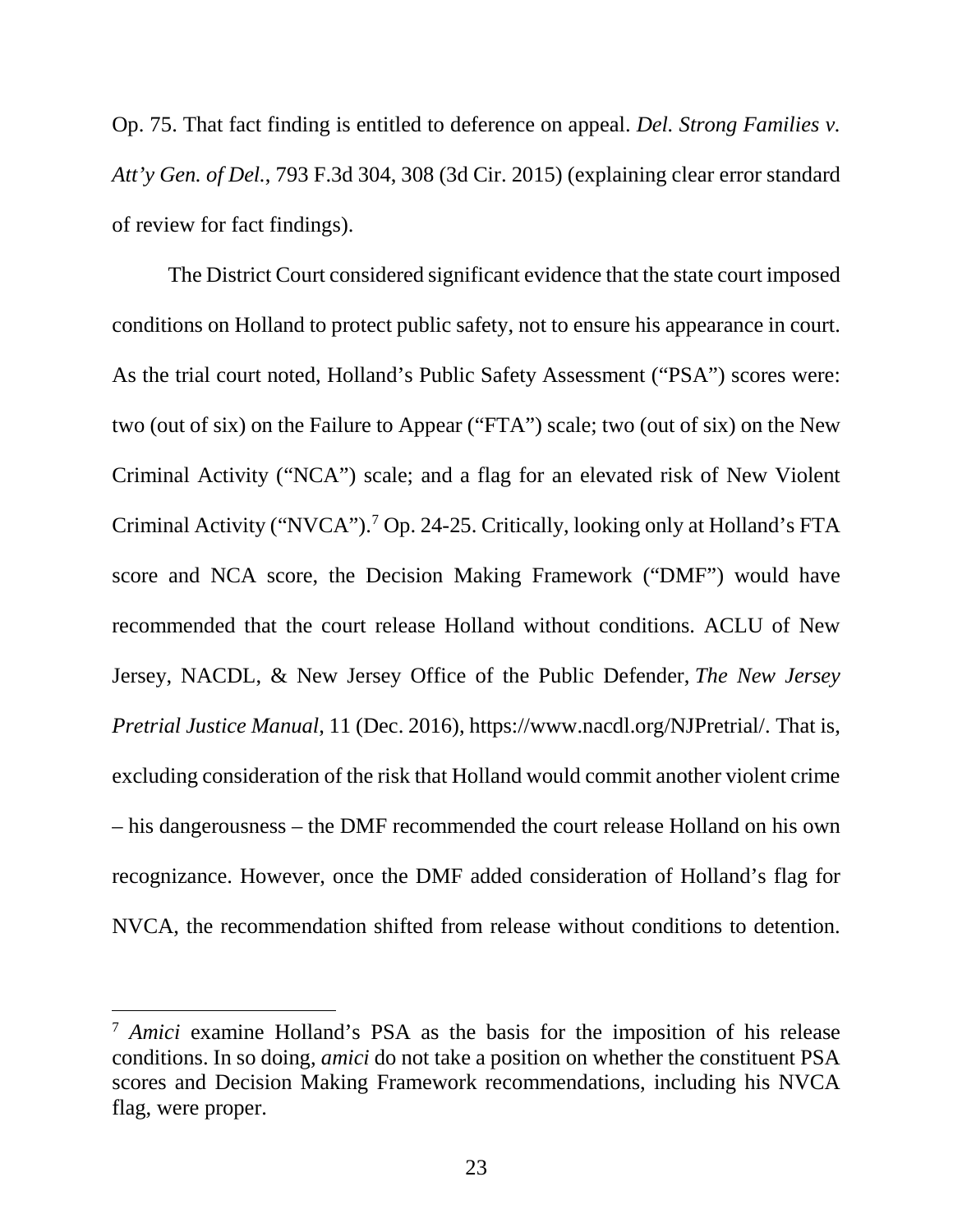*Id.* at 10 (explaining that where a criminal defendant has the NVCA flag and is charged with a crime of violence, release is not recommended, regardless of PSA scores).

The District Court wondered how Holland could have received the NVCA flag with FTA and NCA scores that were relatively low. Op. 25 n.9. The answer is illustrative of the motivation behind the conditions imposed on Holland. As the District Court deduced, Holland received a raw score of four on the NVCA scale: two points because the current charge was violent, one point for a prior conviction (simple assault), and one point because the prior conviction was for a violent offense (same). *The New Jersey Pretrial Justice Manual* at 9. Holland's low FTA score of two reflects a raw score of one on the FTA score conversion. *Id.* at 8. That point appears based on Holland's single prior conviction. *Id.* His NCA score of two could have come from a raw score of either one or two. *Id.* at 9. It appears that Holland's only point for NCA came from the same prior simple assault conviction. *Id.*

Thus, under New Jersey's risk assessment calculations, Holland – who had never failed to appear before and who had only once been convicted of an offense – was deemed a very low risk offender *except* for the risk that he would commit a new, violent crime. Because Holland's conditions therefore clearly serve more than assurance of appearance, money bail would be inappropriate as a substitute even if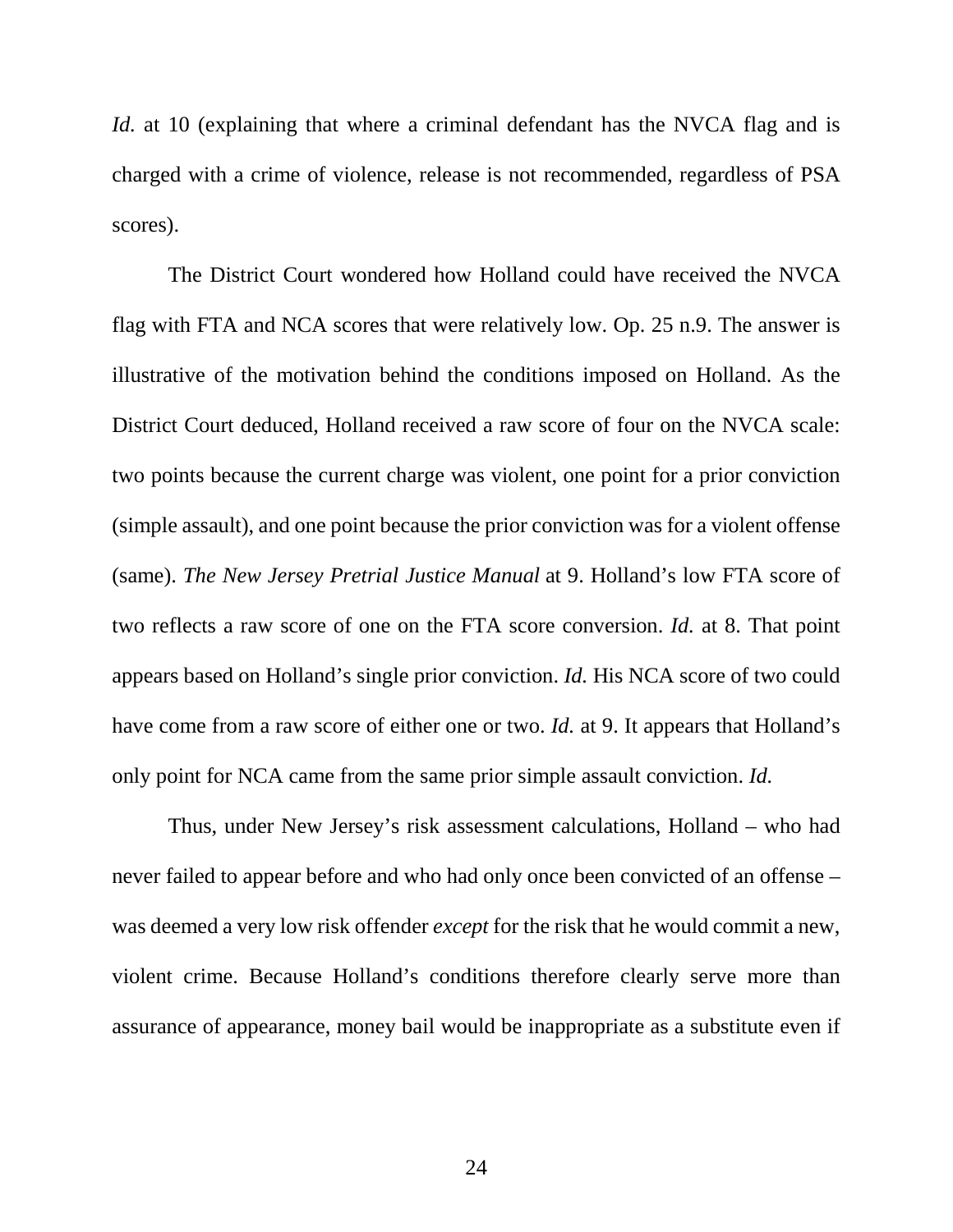it were available, as appellants urge, "on equal footing" with other options to secure his release.<sup>[8](#page-24-0)</sup> Appellants' Br. 66.

Appellants are incorrect as to their constitutional argument, but even if they were not, they chose the wrong case in which to make it: Holland's risk assessment scores suggest that public safety was a concern – indeed, likely the foremost concern – in his case, and money bail cannot serve to protect that interest.

# **B. New Jersey's System Requires the Least Restrictive Non-Monetary Conditions and Affords Robust Procedural Protections.**

If appellants were truly concerned that Holland's conditions were too restrictive, then they could have vindicated (and can still try to vindicate) his liberty interests through the procedural channels afforded by the CJRA and *New Jersey Rules of Court*.

New Jersey's bail reform provides greater protection to criminal defendants than the Eighth Amendment. While the Excessive Bail Clause only prohibits conditions that are not necessary to achieve the regulatory goals, New Jersey's system creates a legal presumption of pretrial release in the vast majority of cases

<span id="page-24-0"></span><sup>&</sup>lt;sup>8</sup> Because a favorable decision requiring money bail to ensure appearance would not address the alleged injury of Holland's release conditions, appellees argue that Holland also lacks Article III standing. Appellees' Br. 19. Further, appellees point out that appellants' claimed injury evolved over the course of their District Court filings. *Id.* at 23-24. For the first time in their District Court reply brief (and again before this Court), appellants claim to be injured by not being afforded a hearing that places monetary bail on equal footing with non-monetary release conditions. *See id.*; *see also* Pls.' Rep. Br. 3; Appellants' Br. 43 n.2, 66.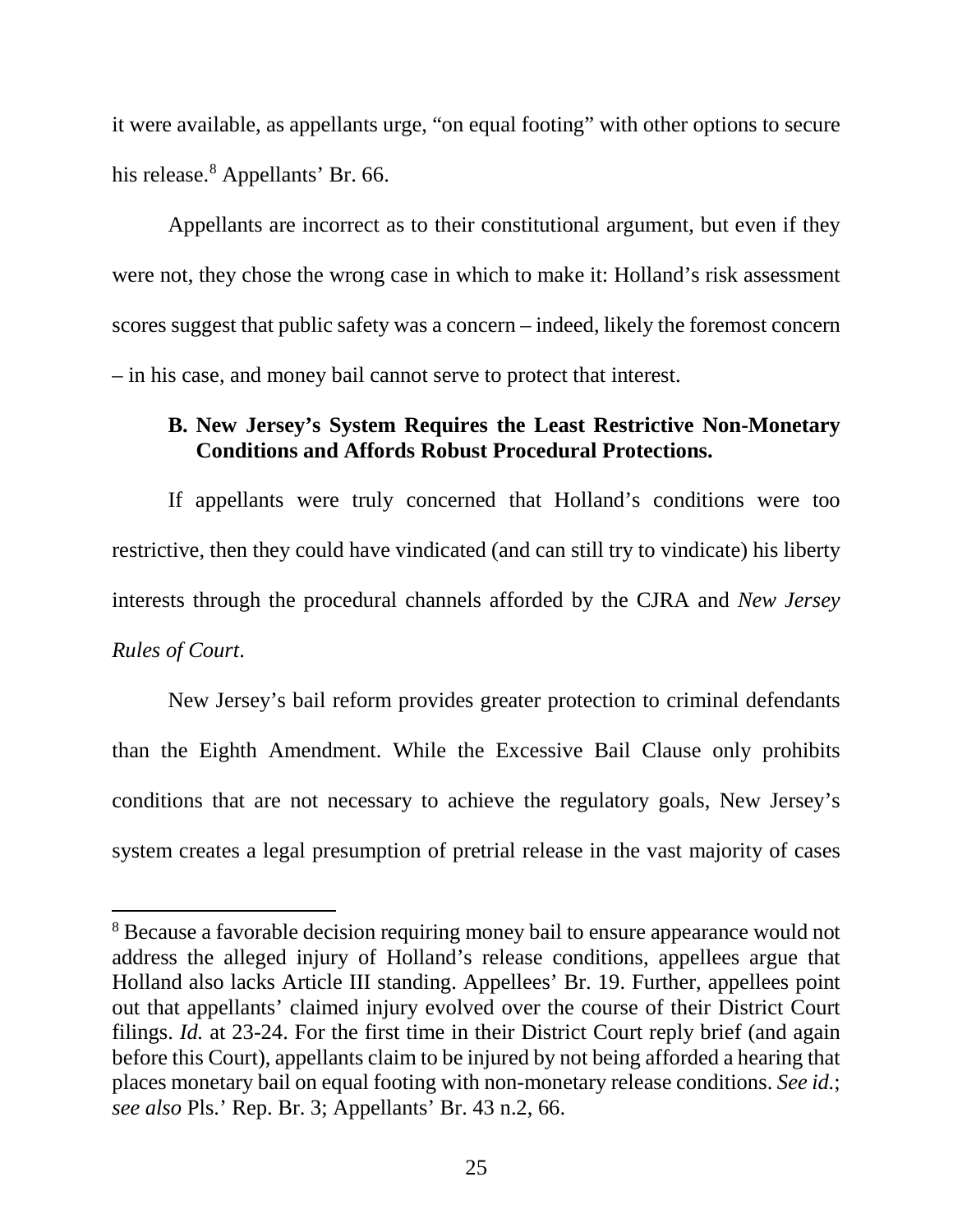and requires that release conditions be "the least restrictive condition, or combination of conditions, that the court determines will [achieve the three legitimate purposes of the CJRA]." N.J.S.A. 2A:162-17(d)(2). In other words, a court must make an individualized determination that specific conditions are both necessary *and* the least restrictive to achieve the purposes of the CJRA prior to imposing a condition on any criminal defendant.

New Jersey also affords robust procedural protections if a criminal defendant asserts that the court failed to follow the statutory (or constitutional) requirements. He or she may file either a motion to reconsider the conditions with the Superior Court, alleging a material change in circumstances, *N.J. Ct. R*. 3:26-2(c)(2), or an interlocutory appeal to the Appellate Division "in the interest of justice," *N.J. Ct. R*.  $2:2-4.$ 

In their support of the CJRA, *amici* have consistently warned against overconditioning. *Amici* agree with appellants that home confinement and GPS monitoring have substantial liberty implications and are incredibly onerous. *Amici*  support the right of criminal defendants, including Holland, to seek modification of their conditions. Indeed, as organizations committed to individual liberties and civil rights, *amici* can only tolerate the CJRA's inclusion of pretrial detention and conditions based on dangerousness because there are also built-in procedural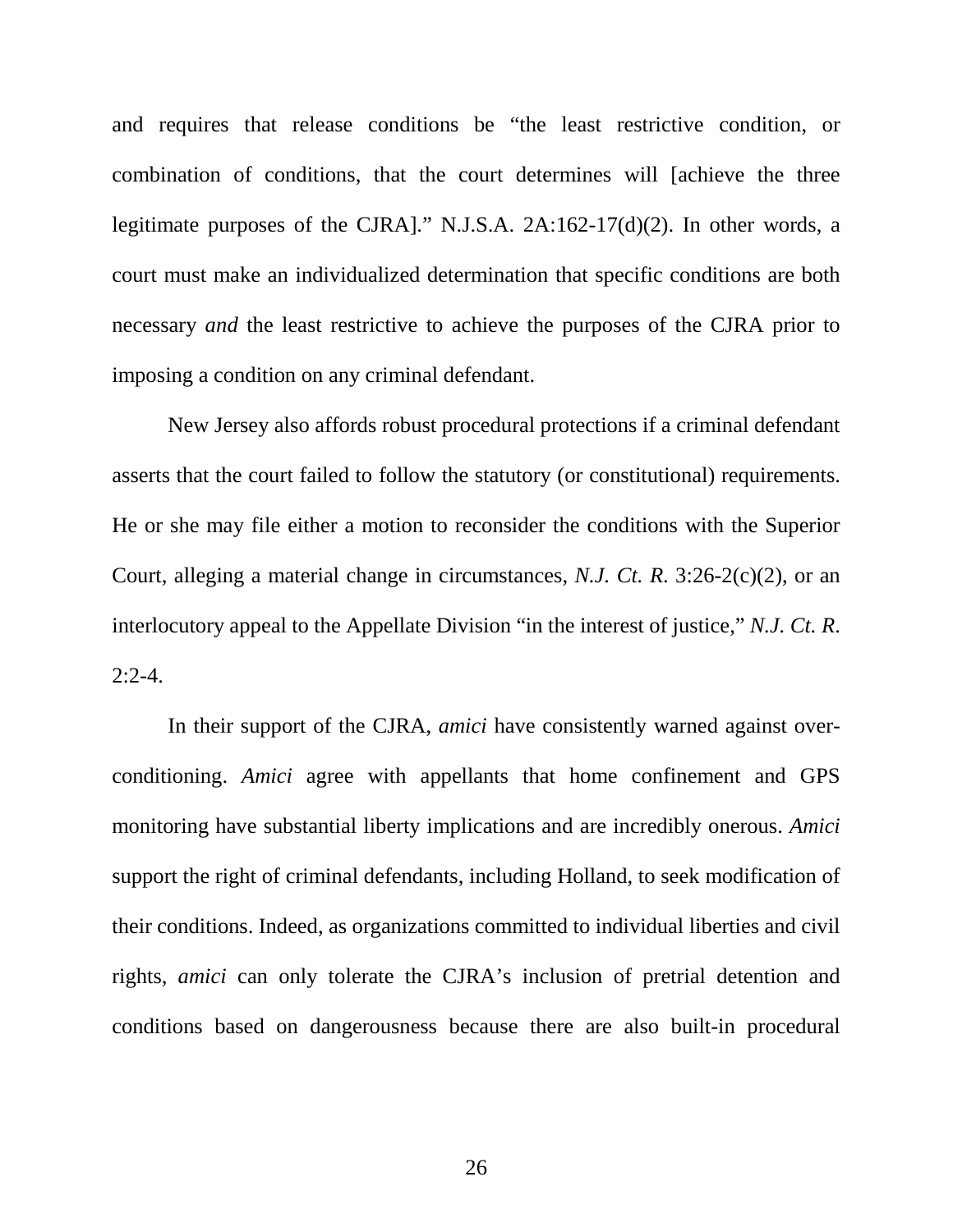protections for defendants to challenge their detention or over-conditioning. *Amici*  emphasize Holland's right to do so in New Jersey courts.<sup>[9](#page-26-0)</sup>

# **III. THE PUBLIC INTEREST WOULD BE EGREGIOUSLY HARMED BY A PRELIMINARY INJUNCTION.**

Appellants seek a preliminary injunction effectively to halt the implementation of the CJRA. The fourth factor the District Court properly considered in ruling on their motion is the public interest. *See S. & R. Corp. v. Jiffy Lube Int'l, Inc.*, 968 F.2d 371, 374 (3d Cir. 1992) (enumerating four factors)*.* Although it is sufficient to dispose of the Eighth Amendment argument that appellants cannot claim a constitutional right to money bail and that they have chosen the wrong test case, their failure on the fourth preliminary injunction factor extends to all appellants' claims. It is well-documented that money bail causes enormous harm to individuals and families – without, as Point I outlines, protecting the public – and has a discriminatory impact, including on communities of color.

# **A. Money Bail Has a Demonstrated History of Harmful, Discriminatory Impact.**

Appellants' true purpose in this lawsuit is to undo the CJRA. It is significant, then, that New Jersey overhauled its bail system precisely to cure the liberty restrictions and constitutional errors that had become endemic to the money bail

<span id="page-26-0"></span><sup>&</sup>lt;sup>9</sup> Appellees point out that Holland never sought judicial determination of his conditions. *See* Appellees' Br. 40-41. The District Court determined that Holland waived his right to challenge the conditions. Op. 76.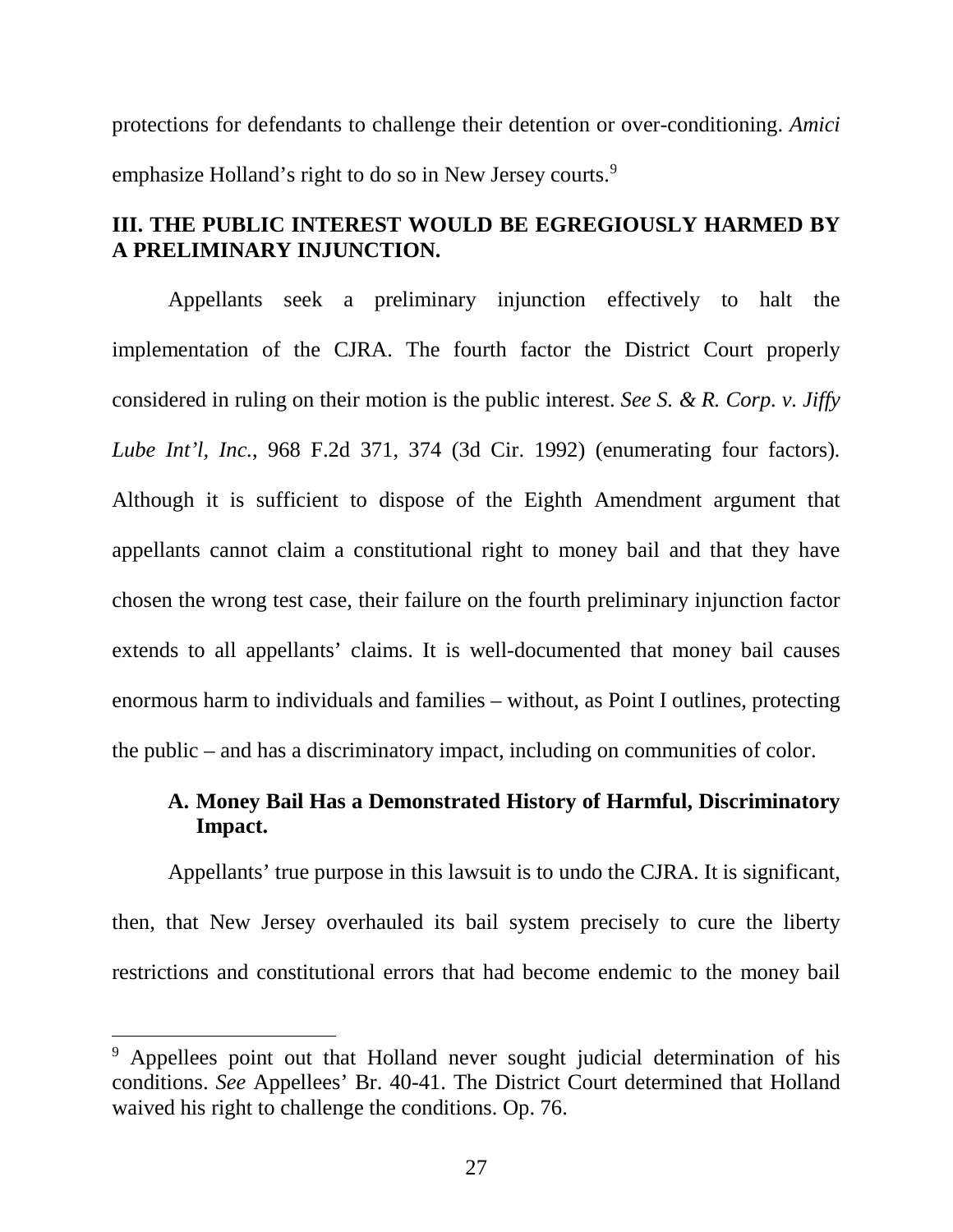system – here in New Jersey and around the country.

In 2013, a report by DPA revealed that on a single day more than 5,000 people – 38.5 percent of the total jail population – were held in New Jersey jails, eligible for release on bail but remaining in custody, solely due to a lack of resources. Marie VanNostrand, Ph.D., *New Jersey Jail Population Analysis* 13 (Mar. 2013), https://www.drugpolicy.org/sites/default/files/New\_Jersey\_Jail\_Population\_Analy sis\_March\_2013.pdf. The report also showed the disparate impact on people of color: 71 percent of the population in New Jersey jails was composed of Black and Latino people. Twelve percent of the jail population (more than 1,500 people) was held because of their inability to pay \$2,500 or less. *Id.* Prompted by that report, among other things, in the summer of 2013, New Jersey Supreme Court Chief Justice Stuart Rabner established and chaired the JCCJ, whose findings ultimately resulted in the Legislature's passage and the Governor's signature of the groundbreaking bail reform legislation challenged here.

It is not disputed among criminal justice practitioners, jurists, advocates, and those with firsthand experience that the money bail system is deeply harmful. For those who remain jailed pretrial simply because they cannot afford their bond, the system means potential loss of employment, housing, child custody, and much more. Pretrial detention is also clearly correlated with worse case outcomes and has devastating impact on children and other family members. *See, e.g.,* Paul Heaton, et.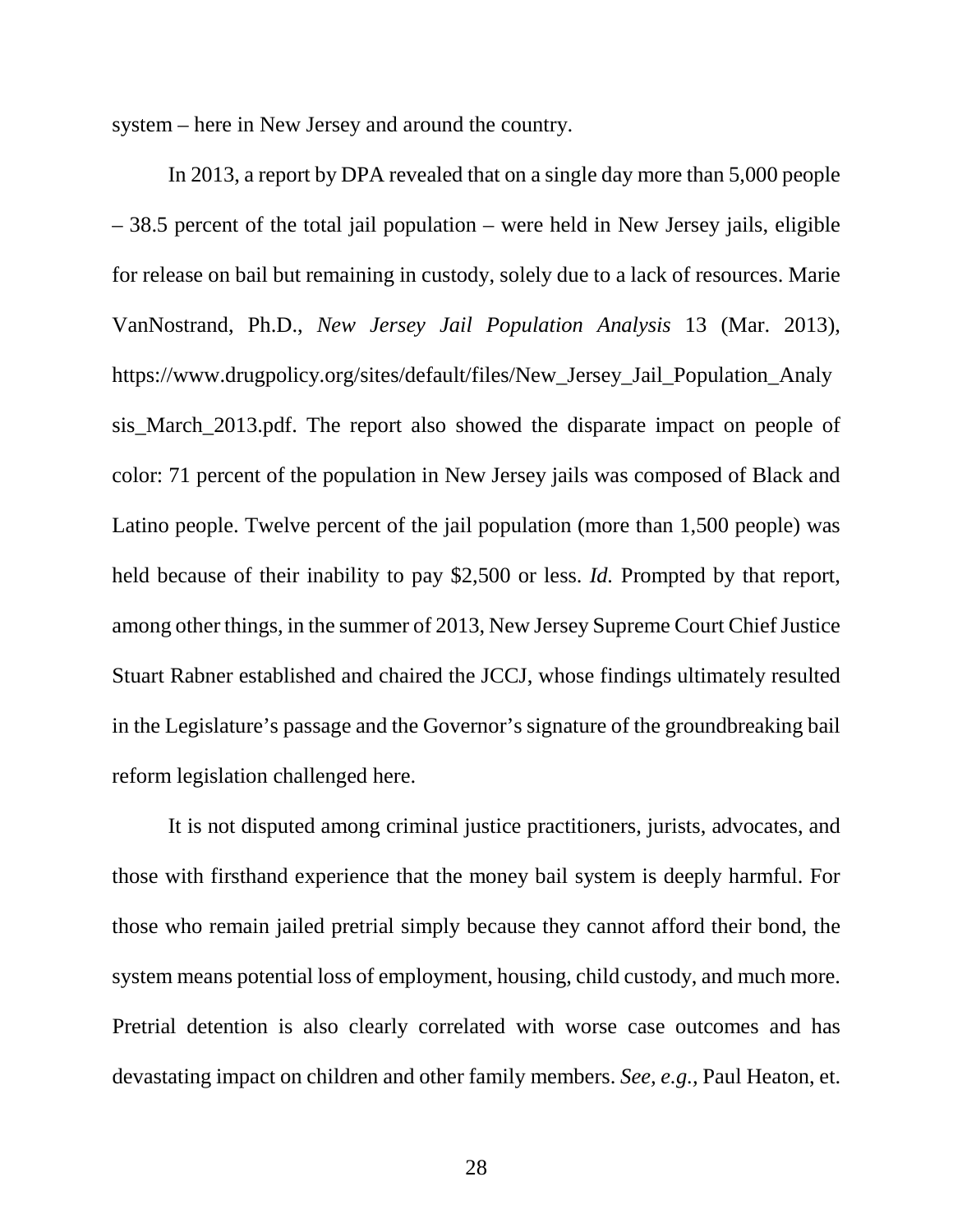al., *The Downstream Consequences of Misdemeanor Pretrial Detention* (July 2016) at 1; Christopher T. Lowenkamp, Marie VanNostrand, Ph.D, & Alexander Holsinger, *Investigating the Impact of Pretrial Detention on Sentencing Outcomes*, Arnold Foundation (Nov. 2013), http://www.arnoldfoundation.org/wpcontent/uploads/2014/02/LJAF\_Report\_state-sentencing\_FNL.pdf. Even those who can pay for their liberty, through use of a bail bonds company such as Lexington National Insurance Corporation, often spend months or longer paying off the bond amount, sometimes at the sacrifice of other financial obligations and necessities. Color of Change & ACLU, *Selling Off Our Freedom: How Insurance Corporations Have Taken Over Our Bail System* (May 2017), https://colorofchange.org/bailindustry-report/.

Moreover, it is well-documented that the money bail system disproportionately impacts people of color. "[N]early every study on the impact of race in bail determinations has concluded that African Americans are subjected to pretrial detention at a higher rate and are subjected to higher bail amounts than are white arrestees with similar charges and similar criminal histories." Cynthia E. Jones, *"Give us Free": Addressing Racial Disparities in Bail Determinations*, 16 *Legislation & Pub. Pol'y* 919, 938 (2013). The Pretrial Justice Institute reports that bond amounts are 35 percent higher for Black male defendants and 19 percent higher for Latino male defendants than similarly situated white male defendants. Pretrial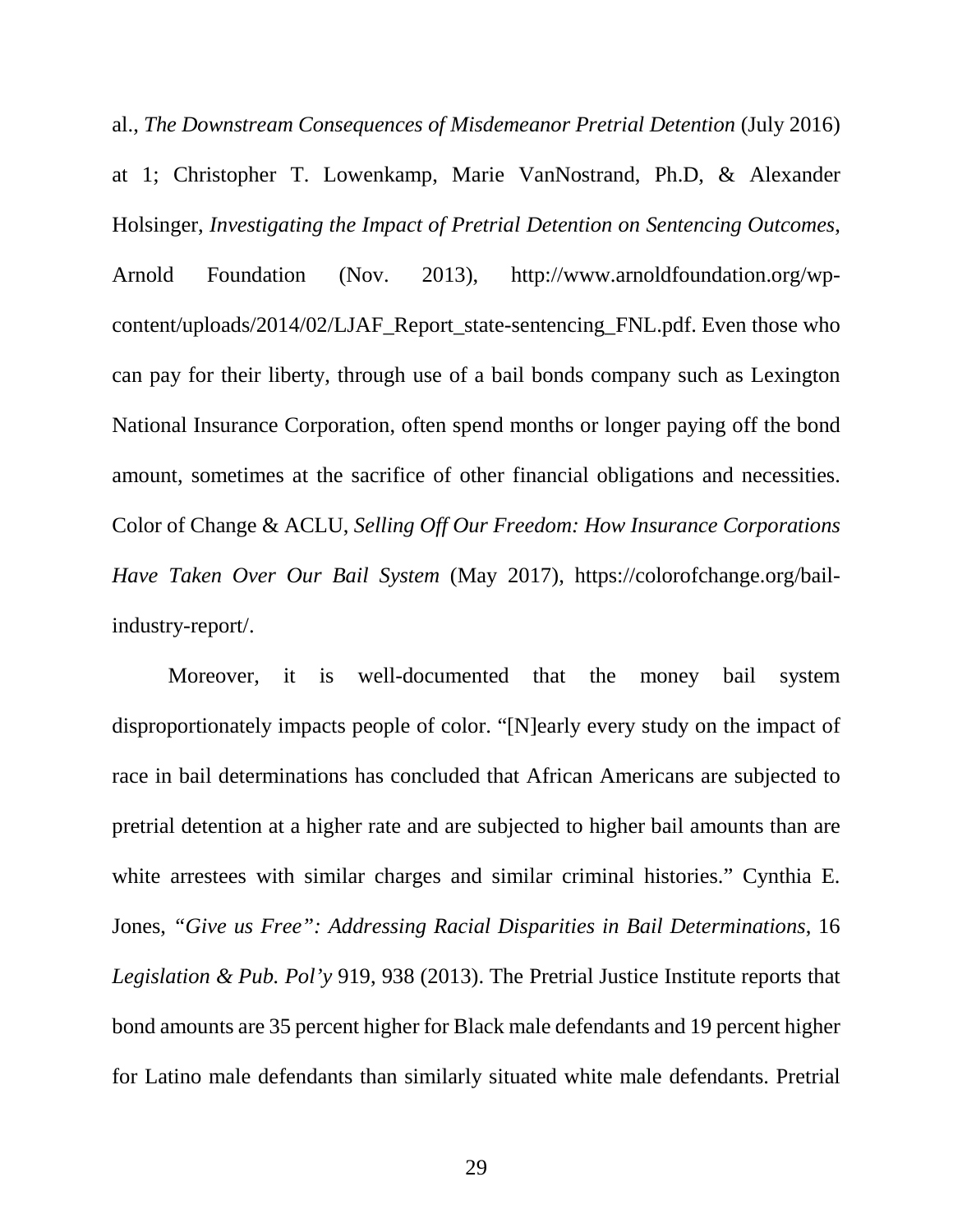Justice Institute, *Race & Bail in America* (2014), http://projects.pretrial.org/ racialjustice/.

By removing money bail as a first-resort condition of release, the CJRA recognizes this harmful and discriminatory history, without sacrificing the legislative purposes of safeguarding appearance and public safety and avoiding obstruction of justice. *See Robinson*, 229 N.J. at 52-56 (summarizing history of CJRA); Report of the Joint Committee on Criminal Justice at 1-2 (outlining problems with New Jersey's money bail system as of 2014). The CJRA does so while prioritizing individual liberty interests, by ensuring that the due process protections of criminal defendants facing pretrial restrictions are robust and that, except for the most serious crimes, the legal presumption is for release. To pretend that the public interest would be served by a return instead to the harmful, discriminatory money bail system is just that: a pretense.

#### **B. New Jersey's Historic Bail Reform Keeps Thousands Out of Jail.**

New Jersey's historic bail reform has resulted in a decrease in the jail population and has become an exemplar for other states seeking to implement pretrial justice reform. As Judge Glenn Grant, Acting Administrative Director of the New Jersey Courts, summarized to the Senate Budget and Appropriations Committee in May 2017: "Before January 1, we had a pretrial release system predicated on access to money. Defendants were detained or released based upon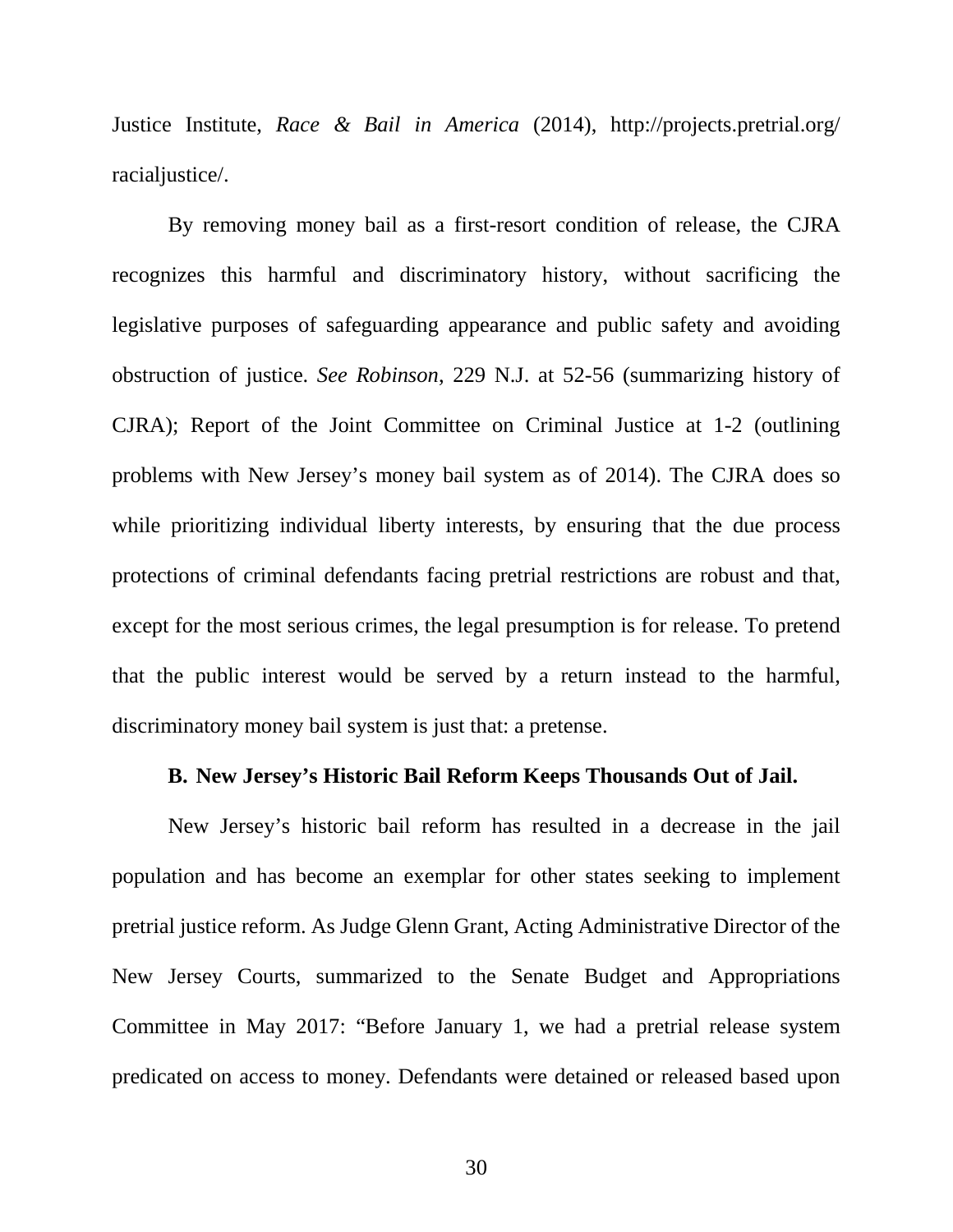their ability to make cash bail. . . . Under Criminal Justice Reform, we have removed money from the equation. . . ." Hon. Glenn A. Grant, *Remarks Before the Senate Budget and Appropriations Committee*, at 3 (May 4, 2017), http://www.judiciary.state.nj.us/pressrel/2017/SenateBudgetCommitteeRemarks\_ May\_4\_ 2017.pdf.

That removal resulted in a 17 percent decrease in the jail population in the first ten months of bail reform implementation. In 2013, nearly 11,000 people were detained pretrial statewide. VanNostrand, *New Jersey Jail Population Analysis* 1, 11. By the beginning of 2017, in anticipation of the implementation of the CJRA, that number had already dropped to 7,173. By October 31, the jail population was down to 5,942. [10](#page-30-0) *Criminal Justice Reform Report,* New Jersey Administrative Office of the Courts, Chart C, http://www.judiciary.state.nj.us/courts/assets/ criminal/cjrreport.pdf. In the first three months alone, almost 88 percent of defendants who appeared before judges were released, either on their own recognizance or on different levels of monitoring. Grant, *Remarks Before the Senate Budget and Appropriations Committee* at 4-5.

Around the country, New Jersey's bail reform has been heralded as a success story and a model for other states. Alan Feuer, *New Jersey Is Front Line in a* 

<span id="page-30-0"></span><sup>&</sup>lt;sup>10</sup> The District Court cited to statistics published by the New Jersey Courts through June 30, 2017. Op. 23-24. The data cited here reflect the same statistics, with four more months of information.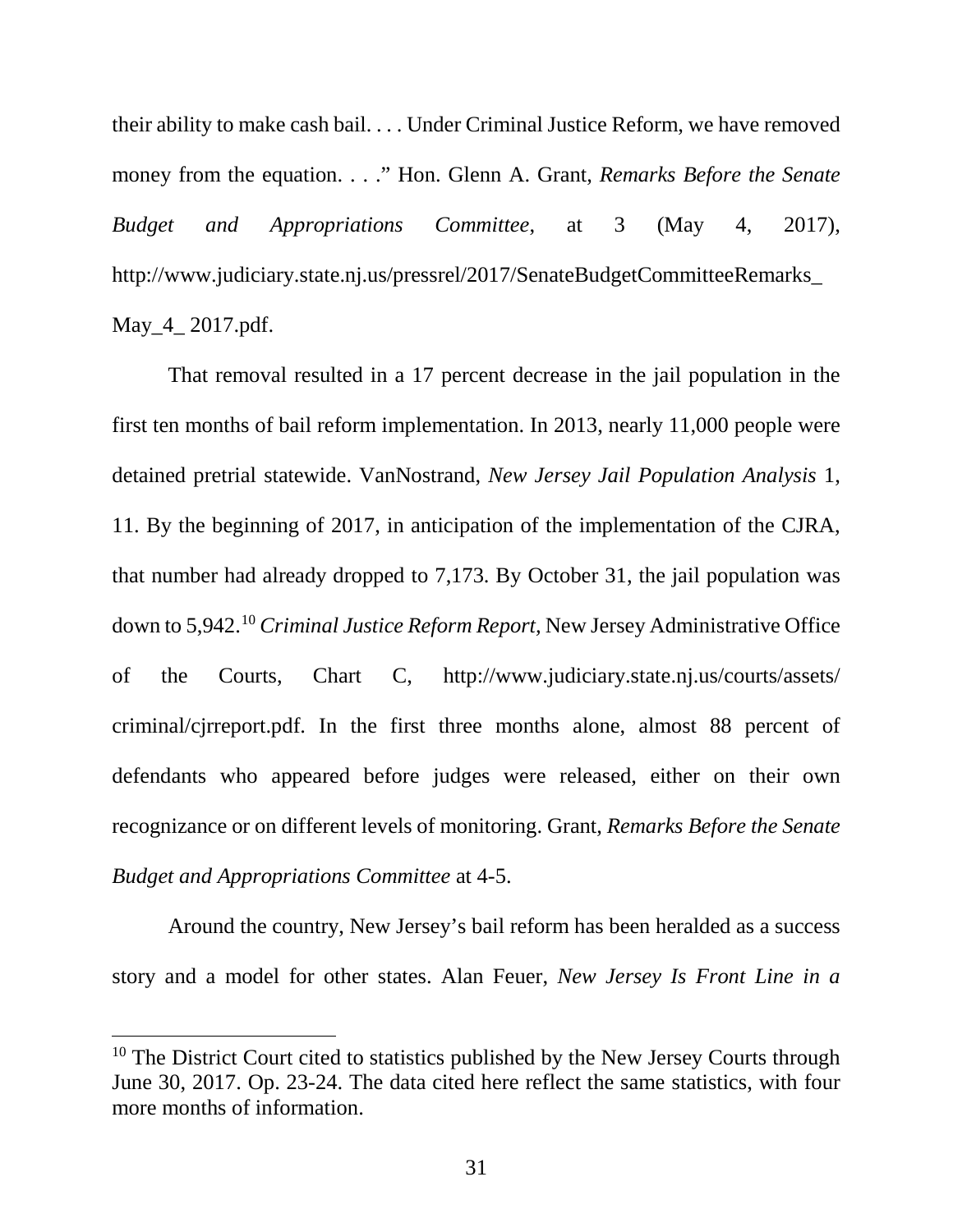*National Battle Over Bail*, N.Y. Times (Aug. 21, 2017), https://www.nytimes.com/2017/08/21/nyregion/new-jersey-bail-reform-lawsuits.html; Jon Schuppe, *POST BAIL*, NBC News (Aug. 22, 2017), https://www.nbcnews.com/specials/bail-reform. Of course, *amici* continue their work to ensure that the CJRA is implemented fairly and that criminal defendants do in fact receive the "least restrictive condition, or combination of conditions" required to serve the purposes of the statute. N.J.S.A. 2A:162-17(b)(2). But whether Holland's conditions were the least restrictive necessary to ensure the CJRA purposes of appearance *and* public safety is an individualized question that he had the opportunity to raise before the Superior Court. The question does not require a return to money bail as a condition of first-resort, and appellants' attempts to argue otherwise only show their true hand: the effort of the for-profit bail bond industry to reclaim its business at the literal expense of criminal defendants who cannot afford the price of their freedom. Appellants do so at real risk to the public interest.

#### **CONCLUSION**

Because there is no right to money bail and Holland's conditions were imposed for public safety reasons, the District Court properly concluded that appellants fail to state a claim under the Eighth Amendment for which relief may be granted. The relief appellants do seek – effectively, a return to the money bail system – would significantly injure the public interest. As part of its preliminary injunction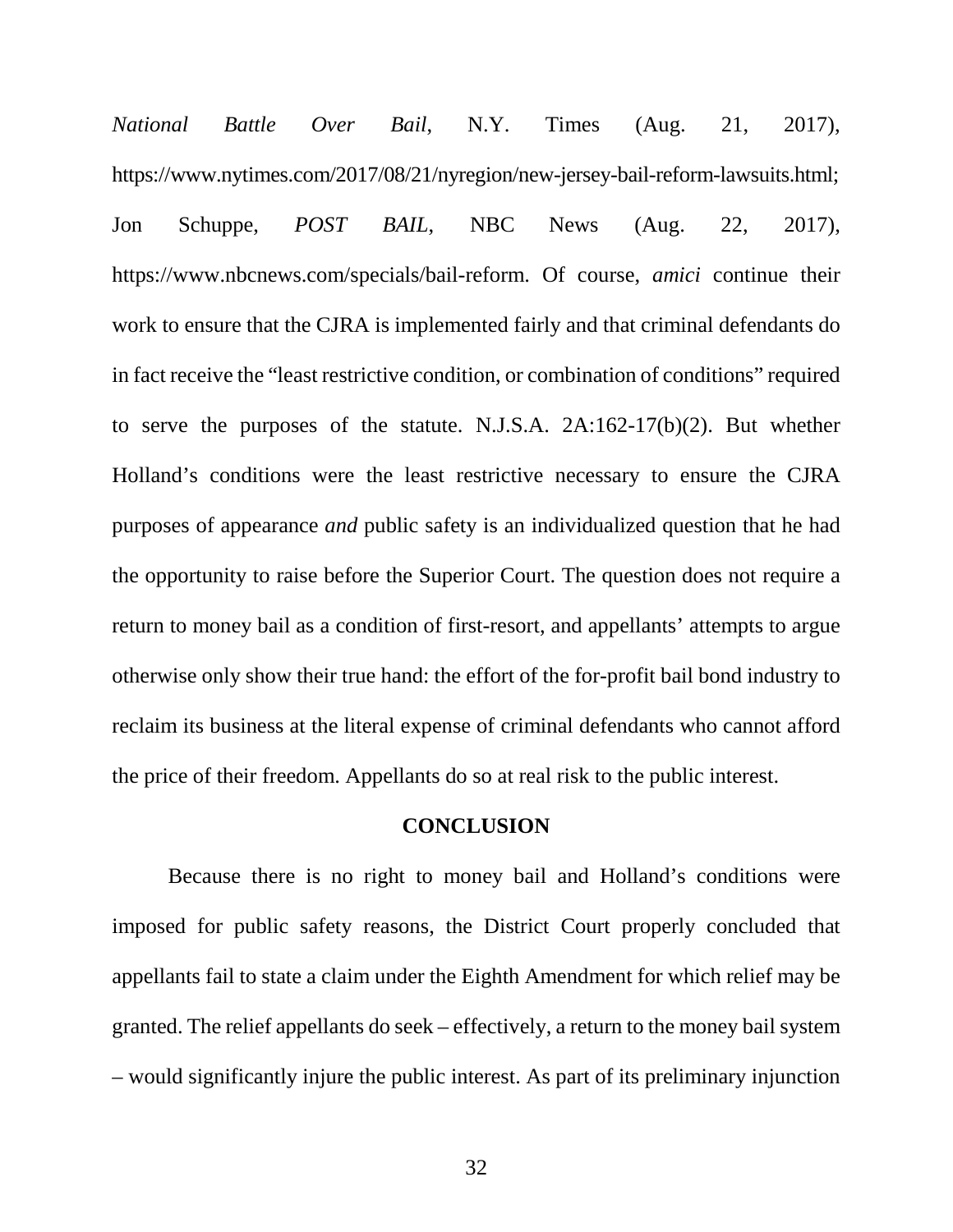analysis, this Court may consider the well-documented harms of the money bail system and the historic achievements of New Jersey's bail reform that appellants seek to undo. This Court should dismiss appellants' interlocutory appeal and affirm the District Court's denial of the preliminary injunction.

Respectfully submitted,

/s/Alexander Shalom ALEXANDER SHALOM TESS BORDEN EDWARD BAROCAS JEANNE LOCICERO American Civil Liberties Union of New Jersey Foundation P.O. Box 32159 Newark, NJ 07102 973-854-1714 ashalom@aclu-nj.org

*Counsel of Record for Amici Curiae*

December 14, 2017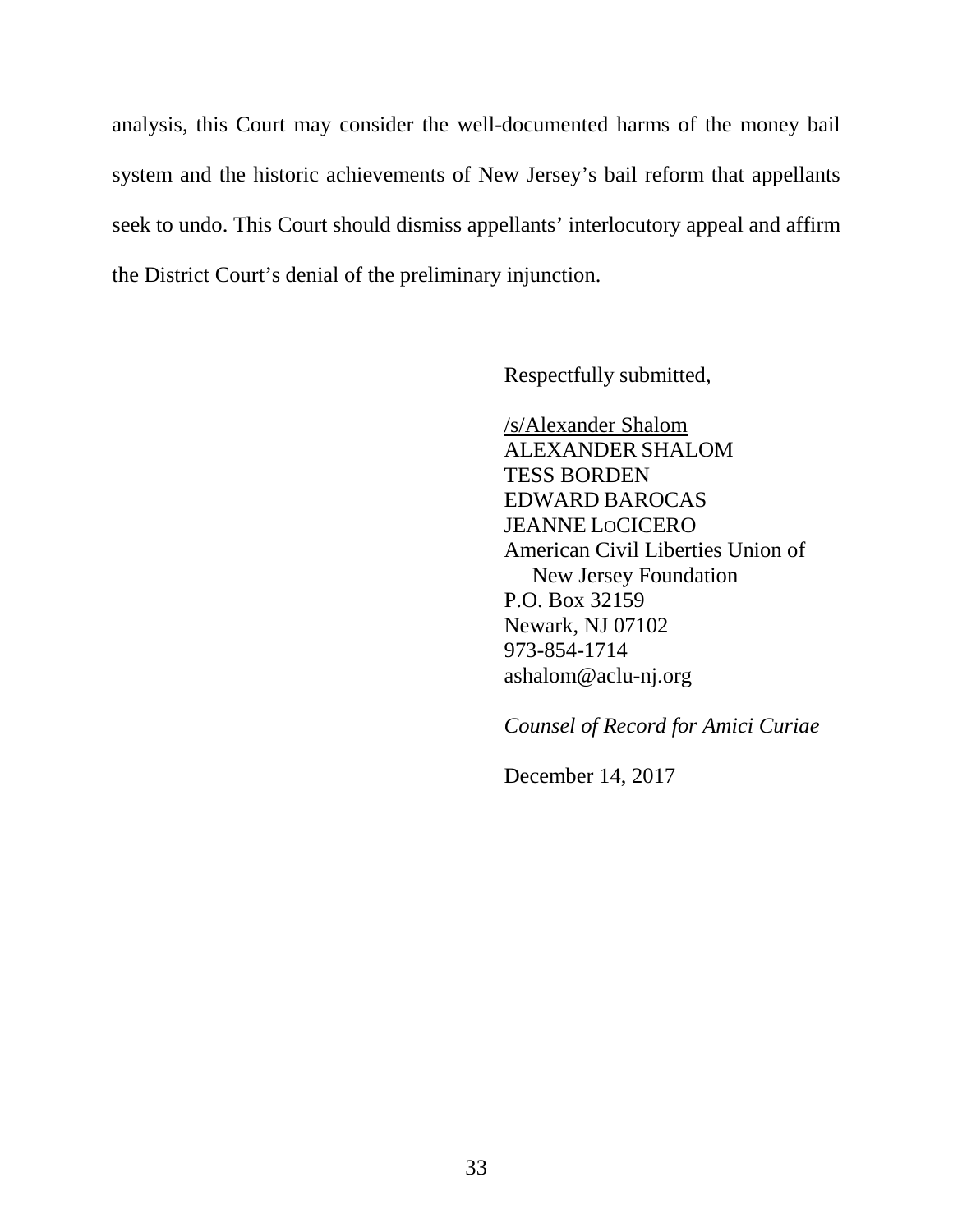### **CERTIFICATE OF BAR MEMBERSHIP**

I hereby certify that I am counsel of record and I am a member in good standing of the Bar of the United States Court of Appeals for the Third Circuit.

December 14, 2017 /s/Alexander Shalom Alexander Shalom

#### **CERTIFICATION OF IDENTICAL COMPLIANCE OF BRIEFS**

I hereby certify that the text of the electronic and hard copies of this brief are identical.

December 14, 2017 /s/Alexander Shalom Alexander Shalom

## **CERTIFICATION CONCERNING VIRUS CHECK**

I certify that the electronic file of this brief was scanned with Sophos AntiVirus software.

December 14, 2017 /s/Alexander Shalom Alexander Shalom

### **CERTIFICATE OF COMPLIANCE**

I hereby certify that this brief complies with the type-volume limitations of Federal Rules of Appellate Procedure  $29(a)(5)$  and  $32(a)(7)(B)$  because the brief (as indicated by word processing program, Microsoft Word 2016, Version 16.0.4591.1000) contains 5,967 words, exclusive of the portions excluded by Rule 32(f). I further certify that this brief complies with the typeface requirements of Rule